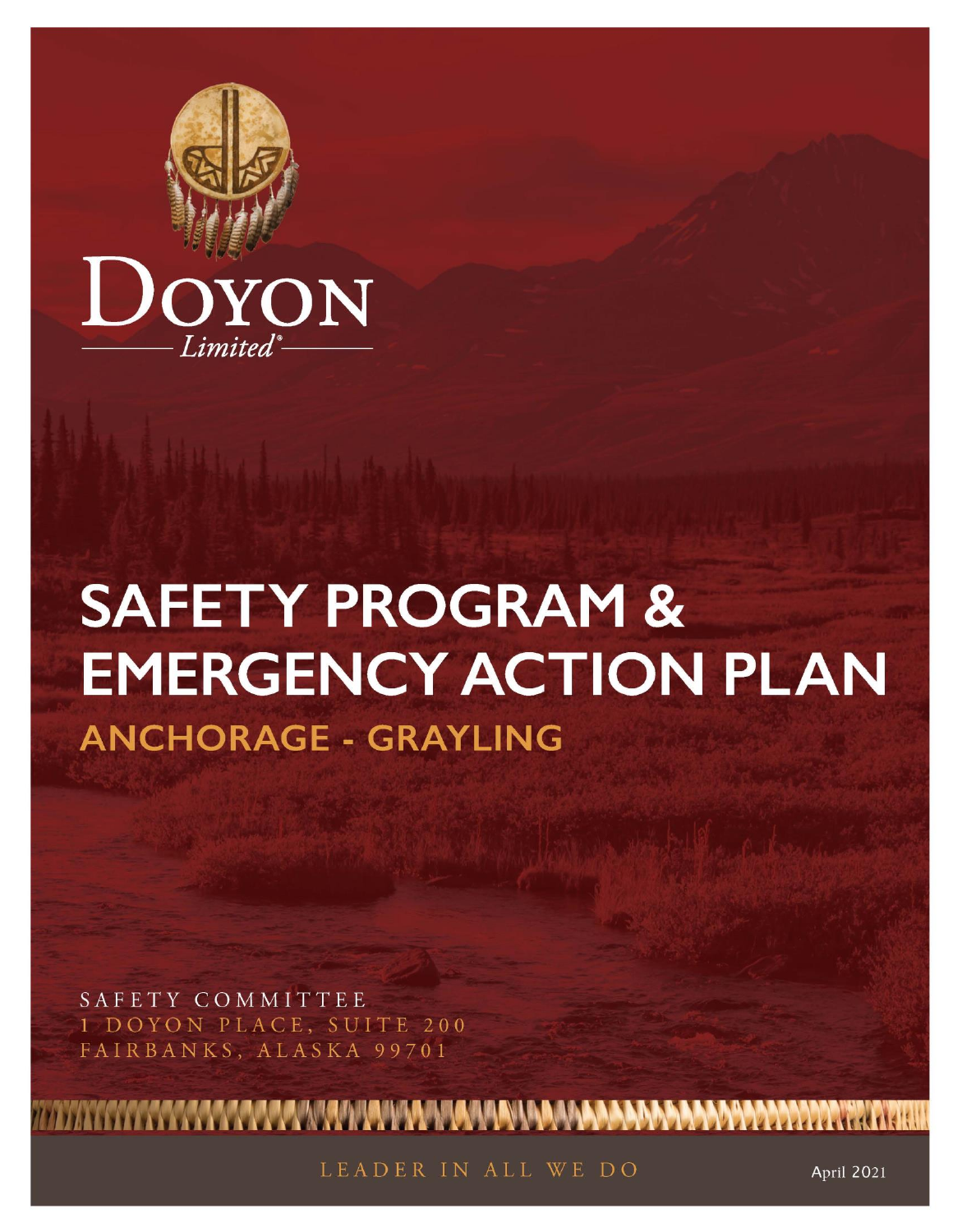|  | <b>INTRODUCTION</b> |
|--|---------------------|
|  |                     |
|  |                     |
|  |                     |
|  |                     |
|  |                     |
|  |                     |
|  |                     |
|  |                     |
|  |                     |
|  |                     |
|  |                     |
|  |                     |
|  |                     |
|  |                     |
|  |                     |
|  |                     |
|  |                     |
|  |                     |
|  |                     |
|  |                     |
|  |                     |
|  |                     |
|  |                     |
|  |                     |
|  |                     |
|  |                     |
|  |                     |
|  |                     |
|  |                     |
|  |                     |
|  |                     |
|  |                     |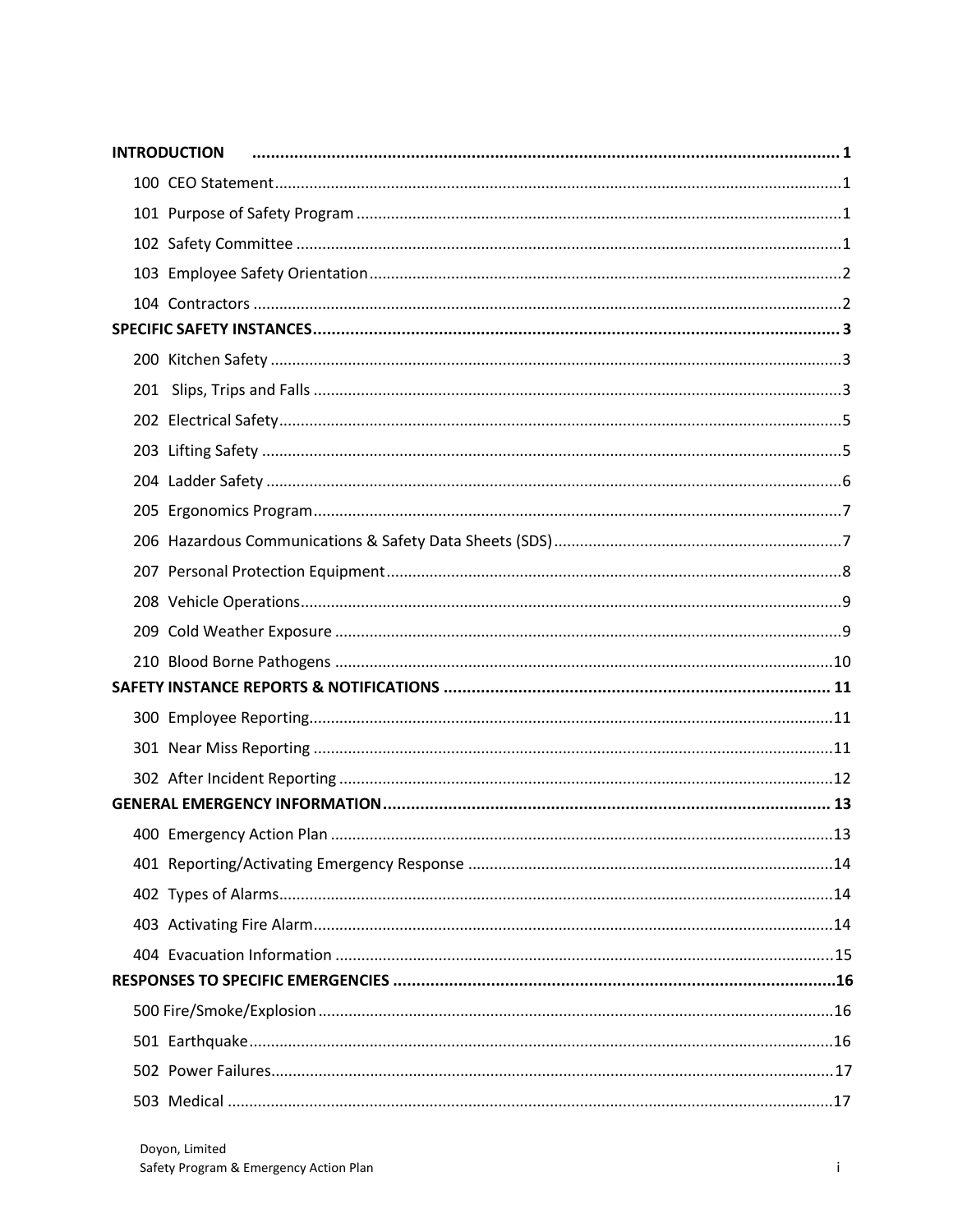| 702 First Aid Kits, Automated External Defibrillator (AED), and Evacuation Chair 23 |  |
|-------------------------------------------------------------------------------------|--|
|                                                                                     |  |
|                                                                                     |  |
|                                                                                     |  |
|                                                                                     |  |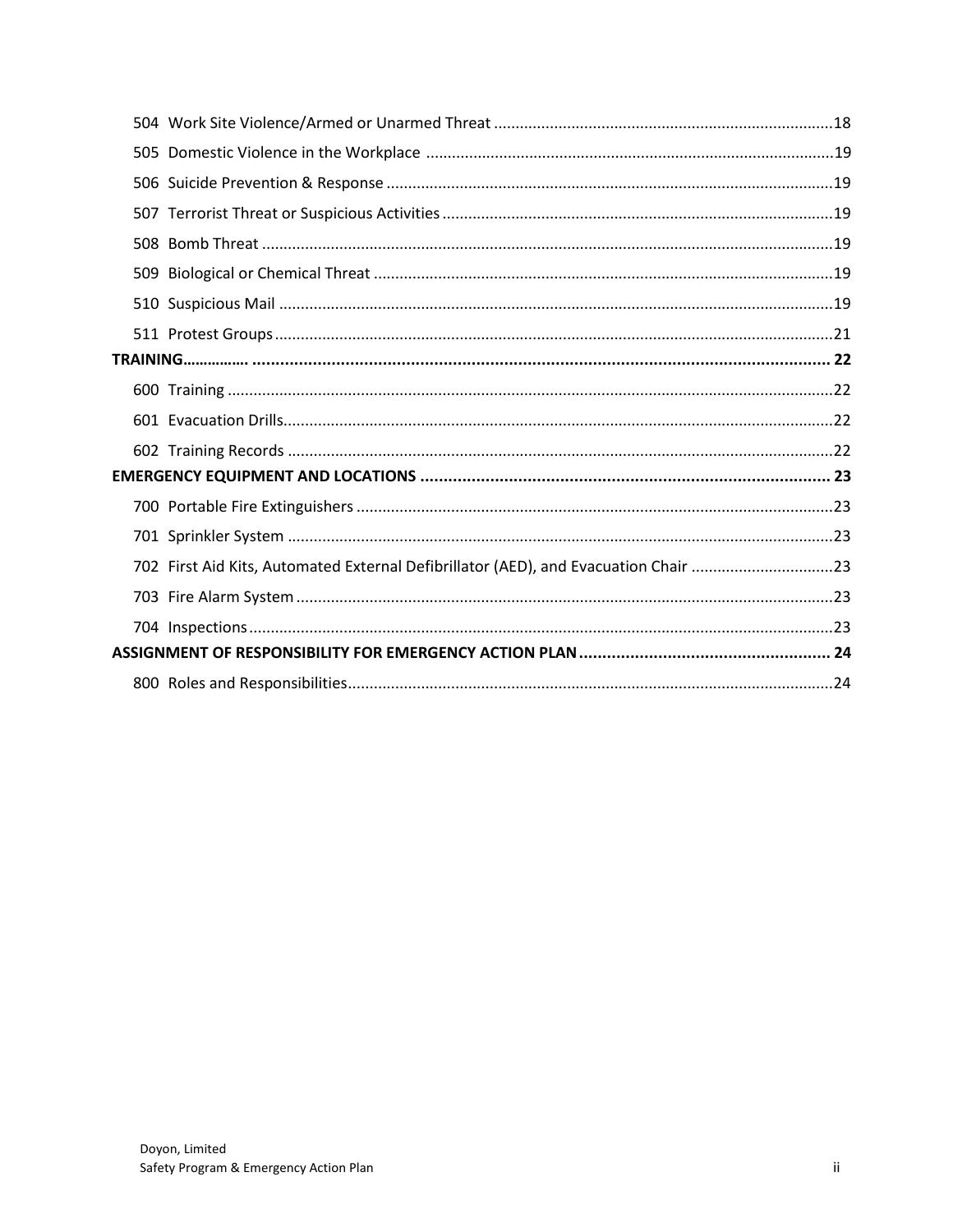#### <span id="page-3-0"></span>**INTRODUCTION**

#### <span id="page-3-1"></span>**100 CEO Statement**

Doyon is committed to provide a safe, healthy, and productive working environment for all its employees. Each Director, Manager, and Employee must demonstrate this commitment as part of every decision we make and each action we take. The safety program is a valuable tool that provides a clear set of expectations and guidance for all Doyon employees. Our goal is to provide a positive and proactive environment of safe work practices throughout Doyon and its operations.

#### <span id="page-3-2"></span>**101 Purpose of Safety Program**

The purpose of Doyon's safety program is to promote and foster our safety first culture, comply with the Occupational Safety and Health Administration's (OSHA) Emergency Action Plan Standard, 29 CFR 1010.38, and to prepare employees for dealing with emergency situations.

#### **In addition, the safety program exists to:**

- 1. Promote and maintain the health and safety of employees,
- 2. Educate employees and supervisors through awareness and training activities that they are primarily responsible for the prevention of workplace accidents,
- 3. Make health and safety activities an integral part of Doyon's operating procedures, culture and programs,
- 4. Provide an opportunity for the free discussion of safety problems and possible solutions,
- 5. Inform and educate employees and supervisors about safety issues and standards,
- 6. Reduce the risk of workplace injuries and illnesses,
- 7. Ensure compliance with federal and state safety standards,
- 8. Assist with safe evacuation and other procedures in the event of a workplace emergency.

Doyon's safety program covers several of the more common workplace safety topics which may be encountered in the working environment including those required by OSHA, as well as our Emergency Action Plan (EAP).

#### <span id="page-3-3"></span>**102 Safety Committee**

Members of the safety committee are responsible for all updates to the safety program, addressing safety concerns, educating staff, and monitoring workplace incidents and near miss accidents.

| Tanya Kaquatosh - Executive Team Advisor      | Maria Amer – Risk Management          |
|-----------------------------------------------|---------------------------------------|
| Willow Bowen - Human Resources Service Center | HR Manager (Vacant) - Human Resources |
| Cheyenna Kuplack - Communications             | Daphne Huntington - Operations        |
| Carole Ann Newcomer - Facilities              | Galina Gandy - IT                     |

Safety Committee members: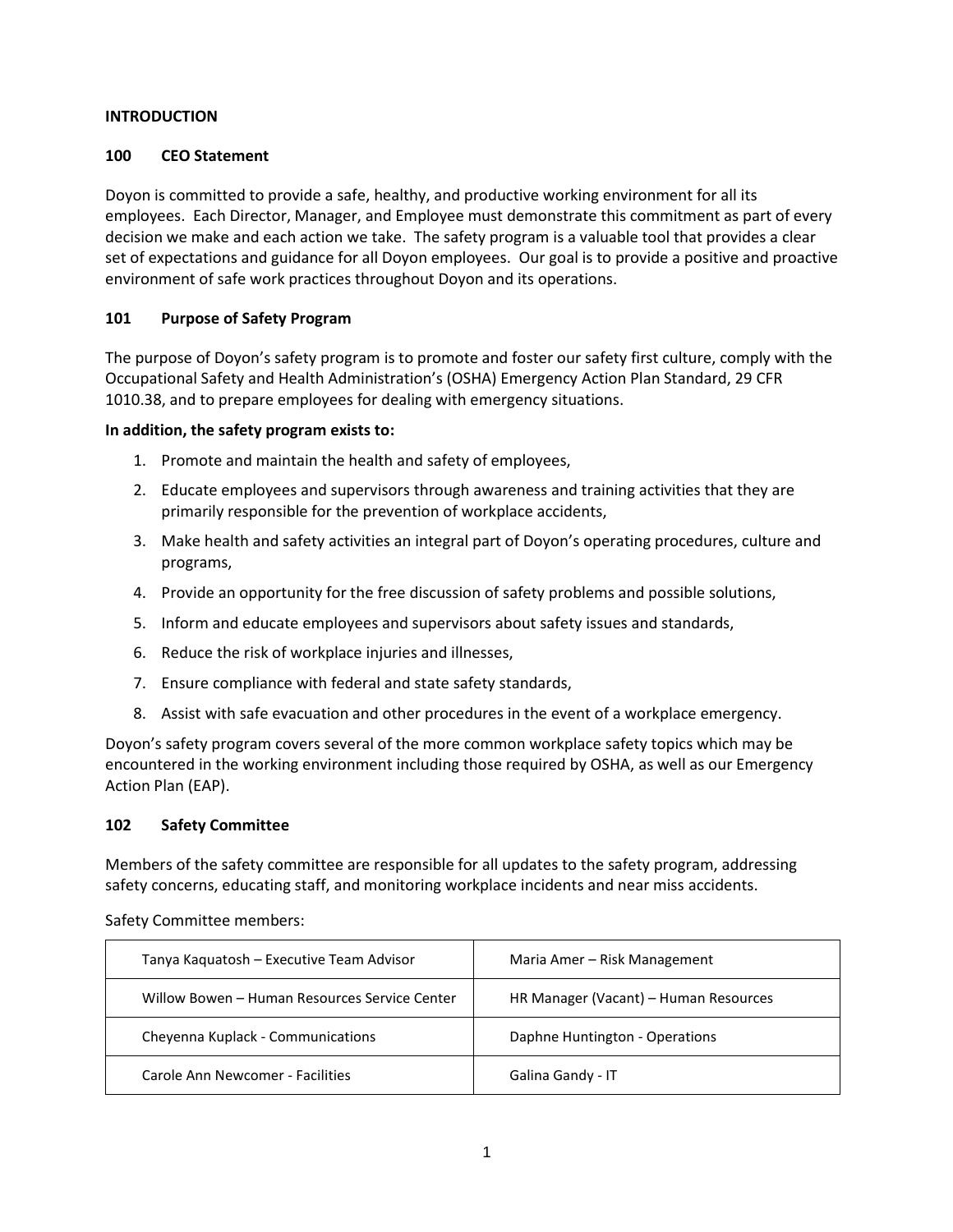#### <span id="page-4-0"></span>**103 Employee Safety Orientation**

Employee Safety Orientation is intended to assure that all employees receive a minimum level of safety training prior to beginning work. The employee will receive training regarding the most commonly encountered work-related injuries and safe work practices to prevent them upon hire, and annually thereafter. It is each supervisor's responsibility to orient new employees with Doyon's Safety Program and any department specific precautions or processes which must be followed.

# <span id="page-4-1"></span>**104 Contractors**

Contractors and subcontractors are required to conform and attest that their company health and safety program complies with Doyon's program requirements including the following minimum components:

- 1. Comply with all Federal and State occupational health and safety regulations and Doyon safety standards,
- 2. Supply and ensure the use of all required personal protective equipment and devices prescribed in regulations or safe work procedures,
- 3. Ensure that safe work practices and procedures are followed,
- 4. Ensure that all reasonable measures are taken to protect the health and safety of their employees, and general public,
- 5. Ensure all reasonable measures to safeguard the property of Doyon and the public are implemented,
- 6. Identify and correct any unsafe or hazardous conditions and practices involving their workers and their workplaces,
- 7. Report promptly, any accidents/incidents including personal injuries or property arising from their actions or the work for which they are contracted,
- 8. Provide all required notices prior to commencement of prescribed work, including certificates of insurance,
- 9. Submit Safety Data Sheets (SDS's) for all chemical products to be used to the Facilities Administrator, prior to starting contracted work.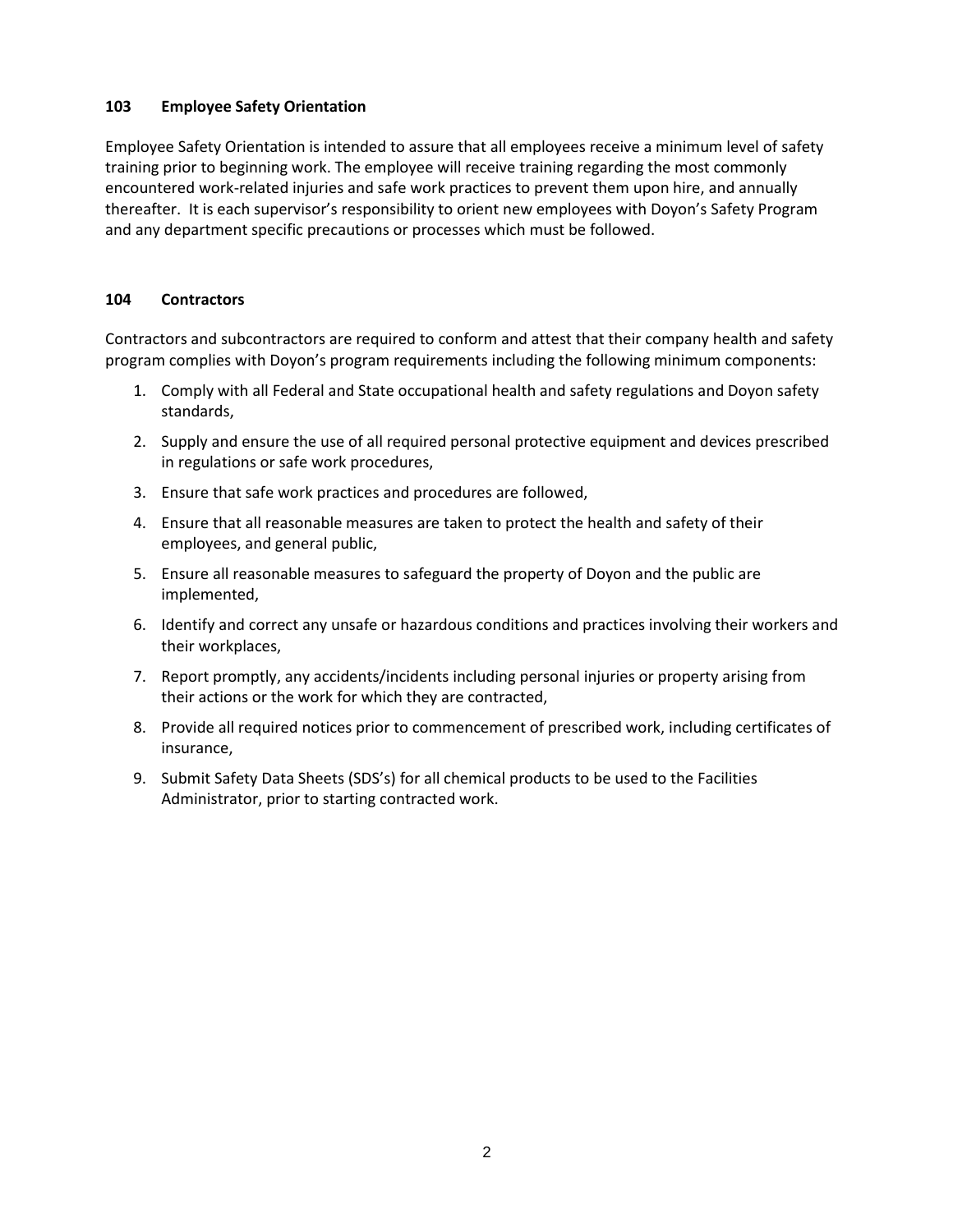#### <span id="page-5-0"></span>**SPECIFIC SAFETY INSTANCES**

#### <span id="page-5-1"></span>**200 Kitchen Safety**

Health and safety in a workplace kitchen is just as important as safety in the rest of the workplace. Kitchen safety awareness is crucial during food preparation and cooking, as well as during clean up and daily usage. Understanding the hazards present in the kitchen can help you avoid causing an accident.

#### KITCHEN SAFETY TIPS

- When handling knives, always cut away from your body and use a cutting board, keep blades sharp, keep knives clean, when carrying keep the point of the knife down to the ground never in front of you, don't attempt to catch a knife if it falls.
- If soap, oil or other liquid spills on the floor it can cause a nasty slip, trip or fall accident. Clean it up with hot water immediately.
- Always keep floors clear and dry at all times.
- Don't throw broken glass in garbage cans without wrapping it up.
- Never plug or unplug electrical cords with wet hands.
- When using the toaster, wait while your item toasts to ensure that items don't burn. Never stick a fork in a toaster to retrieve trapped toast.
- Always make sure the blender is unplugged before touching the blades.
- Never overload your electrical circuits.
- Don't force three-pronged cords into two-pronged outlets.
- Don't use equipment with a frayed cord or bent prongs.
- Don't use equipment that smokes, sparks, or otherwise arouses suspicion.
- Never leave stoves or other equipment unattended when in use.
- Do not take a hot glass dish from the oven and put on a wet surface or in cold water.
- Never leave dish rags or aprons near a hot surface.
- Always check equipment before leaving at night. Make sure the stove is turned off.
- Keep all traffic areas clear of boxes, garbage cans, portable equipment, mops and brooms, etc.
- Use a step stool to reach high places.

#### <span id="page-5-2"></span>**201 Slips, Trips and Falls**

Slips, trips and falls typically start with a momentary lapse of attention or distraction which result in an accident and they usually make up the majority of workplace accidents each year. Slips, trips and falls can lead to a variety of events ranging from a simple bruise to an extremely serious injury. In general, a slip and trip occurs due to a loss of traction between the shoe and the walking surface or an inadvertent contact with a fixed movable object which may lead to a fall.

There are a variety of situations that may cause slips, trips and falls:

- Cell phone use or texting while walking or using the stairs
- Wet or greasy floors
- Dry floors with wood dust or powder
- Uneven walking surfaces
- Polished or freshly waxed floors
- Loose flooring, carpeting or mats
- Transition from one floor type to another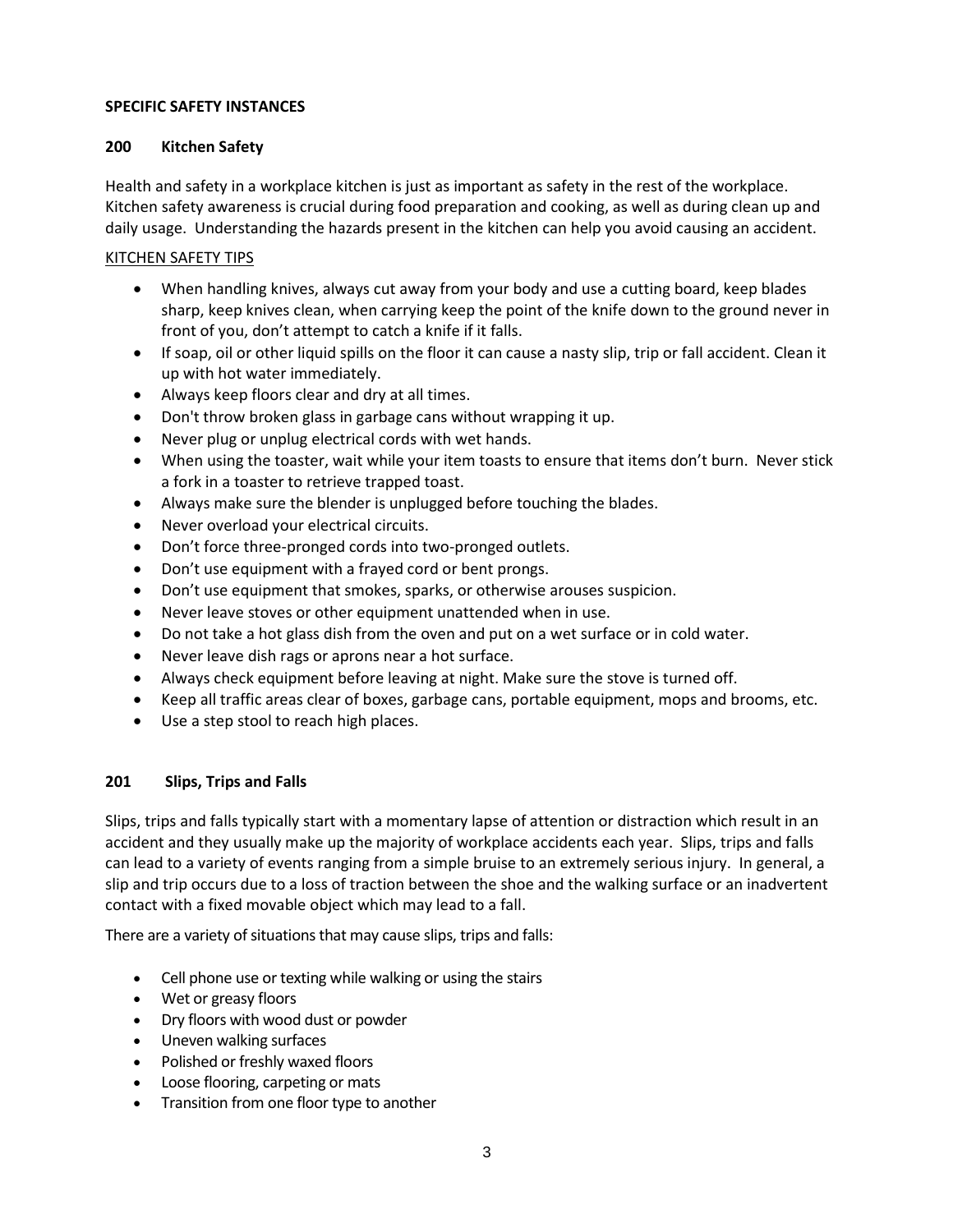- Missing or uneven floor tiles and bricks
- Damaged or irregular steps; no handrails
- Sloped walking surfaces
- Shoes with wet, muddy, greasy or oily soles
- Clutter
- Electrical cords or cables
- Open desk or file cabinet drawers
- Damaged ladder steps
- Ramps and gang planks without skid-resistant surfaces
- Metal surfaces  $-$  dock plates, construction plates
- Weather hazards rain, sleet, ice, snow, hail, frost
- Wet leaves or pine needles

Here are some guidelines to help you create a safer work environment for you and your employees:

#### **Create Good Housekeeping Practices**

Good housekeeping is critical. Safety and housekeeping go hand in hand. If housekeeping habits are poor, the result may be a higher incidence of employee injuries, ever-increasing insurance costs and regulatory citations. If an organization's facilities are noticeably clean and well organized, it is a good indication that its overall safety program is effective as well. Proper housekeeping is a routine and an an ongoing procedure that is simply done as a part of each worker's daily performance.

#### **Reduce Wet or Slippery Surfaces**

Walking surfaces account for a significant portion of injuries reported. Traction on outdoor surfaces can change considerably when weather conditions change and those conditions can then affect indoor surfaces as moisture is tracked in by pedestrian traffic.

Indoor control measures can help reduce the incidence of slips and falls:

- Use moisture-absorbent mats with beveled edges in entrance areas. Make sure they have backing material that will not slide on the floor.
- Display "Wet Floor" signs as needed.

#### **Avoid Creating Obstacles in Aisles and Walkways**

Injuries can also result from trips caused by obstacles, clutter, materials and equipment in aisles, corridors, entranceways and stairwells. Proper housekeeping in work and traffic areas is still the most effective control measure in avoiding the proliferation of these types of hazards.

- Keep all work areas, passageways, storerooms and service areas clean and orderly
- Avoid stringing cords, cables or air hoses across hallways or in any designated walkway
- In office areas, avoid leaving boxes, files or briefcases in the walkway
- Encourage safe work practices, such as closing file cabinet drawers after use and picking up loose items from the floor
- Conduct periodic inspections for slip and trip hazards

#### **Create and Maintain Proper Lighting**

Poor lighting in the workplace is associated with an increase in accidents.

• Use proper illumination in walkways, staircases, ramps, hallways, basements, construction areas and dock areas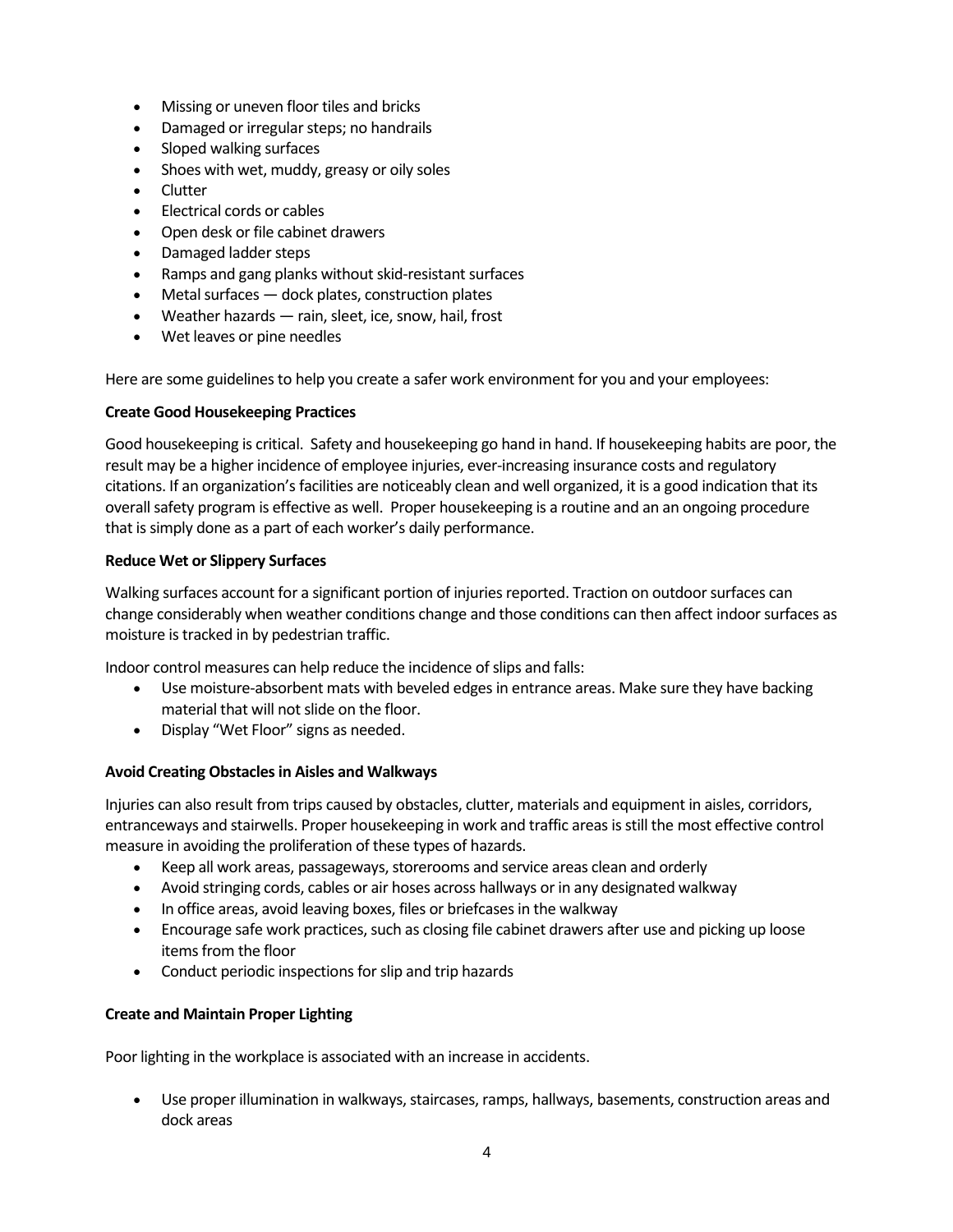- Keep work areas well lit and clean
- Upon entering a darkened room, always turn on the light first
- Keep poorly lit walkways clear of clutter and obstructions
- Keep areas around light switches clear and accessible
- Contact the Facilities department immediately if a repair is needed to any light fixtures, switches and cords if they malfunction

#### **Wear Proper Shoes**

The shoes that are worn can play a big part in preventing falls and are a critical component of PPE. The slickness of the soles and the type of heels worn need to be evaluated to avoid slips, trips and falls. Employees are expected to wear footwear appropriate for the duties of their work tasks.

#### **Control Individual Behavior**

It's ultimately up to each individual to plan, stay alert and pay attention as it is human nature to let our guard down temporarily and be distracted by random thoughts or doing multiple activities. Being in a hurry will result in walking too fast or running, which increases the chances of a slip, trip or fall. Taking shortcuts, not watching where one is going, using a cell phone, carrying materials which obstruct the vision, wearing sunglasses in low-light areas, not using designated walkways and speed are common factors in many on-thejob injuries.

#### <span id="page-7-0"></span>**202 Electrical Safety**

At Doyon, our working environments depend on electricity and electrical systems for energy, communications and data for virtually every aspect of operations. Electrical accidents happen in all workplace environments, although the frequency or severity may vary.

#### GENERAL OFFICE ELECTRICAL SAFETY PRINCIPALS

When using electrical equipment in the work environment, keep these principles in mind:

- 1. Only cords that are approved by a Nationally Recognized Testing Laboratory such as UL are permitted to be used in the work environment.
- 2. When using electrical outlets and/or extension cord, ensure that you aren't overloading the recommended and approved wattage allowed.
- 3. Inspect electrical cords from time to time to ensure that they are not frayed or damaged. If damaged, dispose of immediately.
- 4. Personal electric space heaters are not allowed in the Grayling building.

#### <span id="page-7-1"></span>**203 Lifting Safety**

Back injuries are a significant category of injury in the workplace. They result in the most serious impairment for the employee and are a major cost issue for the employer. Preventing back injuries is a major workplace safety challenge.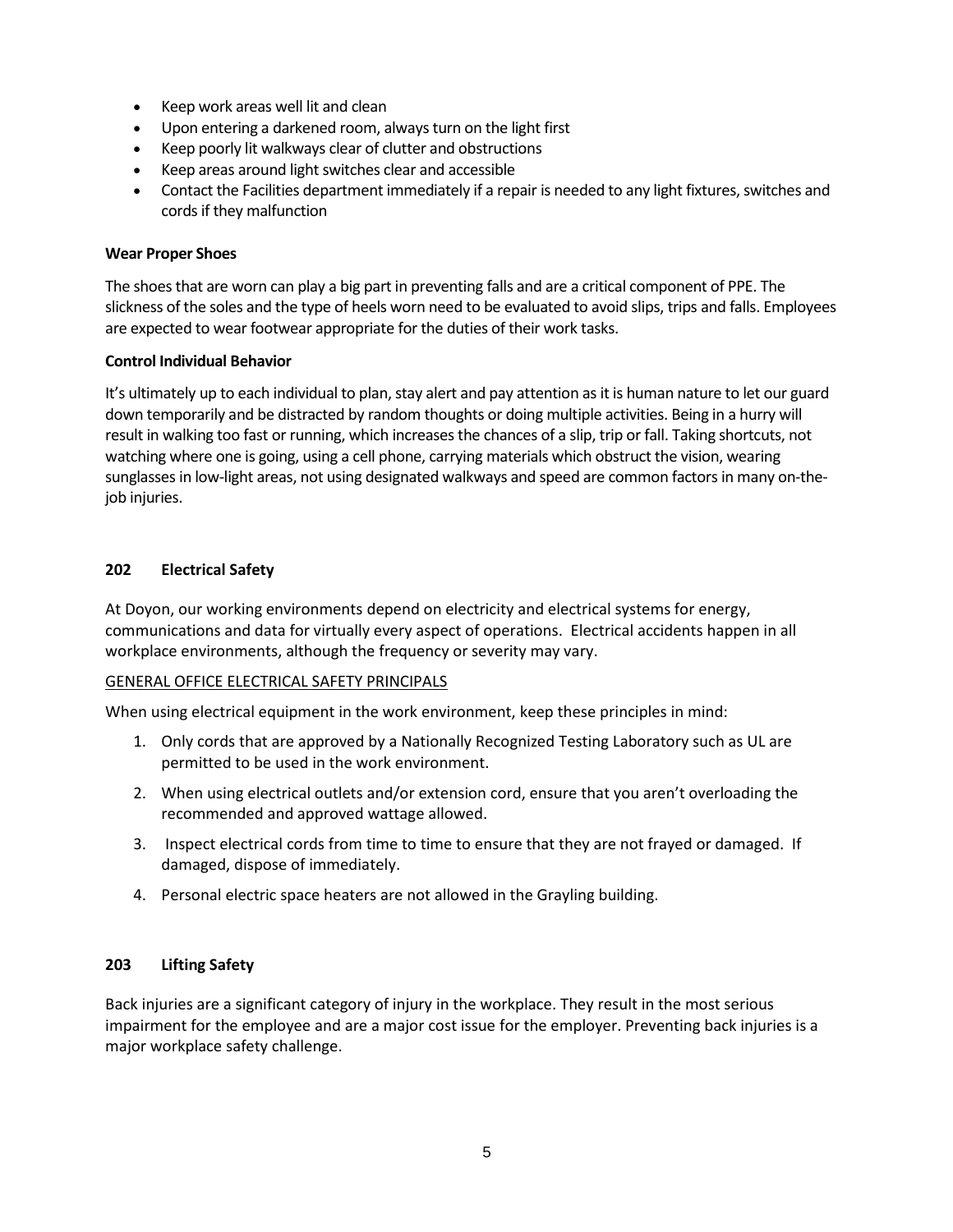#### LIFTING TECHNIQUES

- 1. Be cautious. Never attempt to lift an object that you believe is beyond your normal capabilities, get help from a co-worker if needed. In addition to the weight, also take into consideration the length, bulkiness, and area to be covered when determining if assistance is needed.
- 2. When you lift an object with another person, be sure that you act together. One person should orchestrate the movements.
- 3. Use all mechanical lift-assisting equipment that is available (i.e., dollies, rollers, forklifts, etc).
- 4. If the object is beyond your lifting capabilities and a fellow worker is not available to help, advise your supervisor immediately.
- 5. Be aware of your physical limitations and don't exceed them.
- 6. When making a solo lift:
	- a. Be sure the load is balanced (equal weight on both arms), and your hands are not slippery.
	- b. Plant your feet at a comfortable distance apart with toes pointed directly toward the object. Position the load and your foot so that you will not have to turn your body once you make the lift; turning the trunk under the strain of a load is an invitation to a serious injury.
	- c. Keep your back straight, bend at the knees, squat down, get a firm grasp on the object, and lift with the legs.
	- d. When making the lift NEVER "round the back", if at all possible, give a slight reverse arch to your back by looking slightly upward.
	- e. Carry the load with a straight back, slumping forward or bending backward under the strain means that the load is too heavy for you to handle alone.
	- f. Do not carry objects any significant distance.
	- g. Use mechanical devices whenever possible.
	- h. Lower the load as lifted (back straight, bend the knees, and gently set it on a solid surface). DO NOT ROUND YOUR BACK WHEN SETTING THE LOAD DOWN (plan the end of your lift so you do not pinch your fingers or smash your feet when putting down the object).

#### <span id="page-8-0"></span>**204 Ladder Safety**

Ladder accidents can result in serious injury - use them properly.

#### LADDER SAFETY

- 1. Ladders must be used only for the purpose for which they were designed,
- 2. Ladders must be inspected for visible defects on a periodic basis and after any incident that could affect their safe use. Check for cracked or damaged side rails, cracked, loose or missing rungs, steps or cleats. Inspect for damaged and loose, bent or broken hardware. (i.e. hinges, spreaders or extension locks).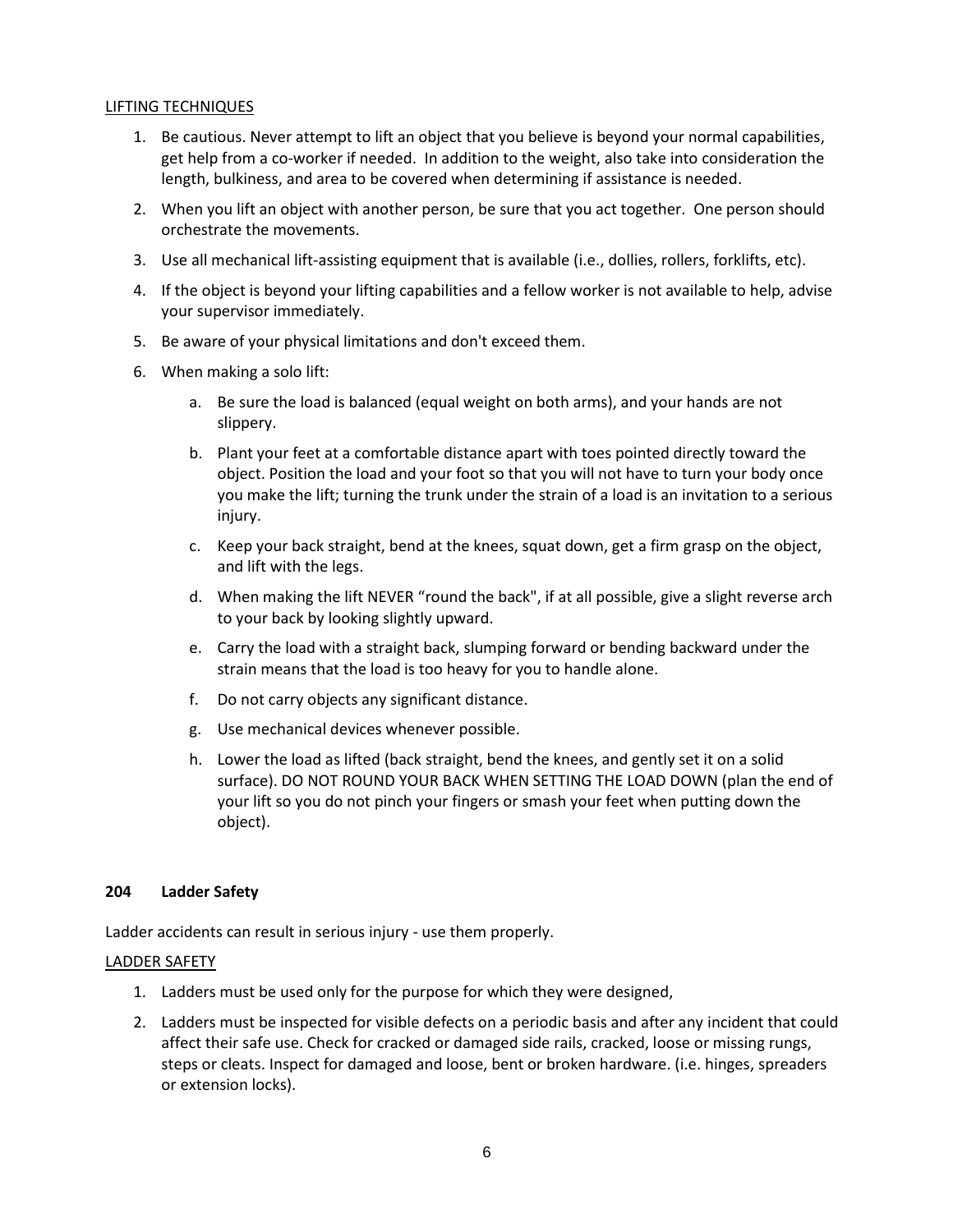- 3. Be sure that stepladders are fully opened with the spreader locked. Place all legs at the same level on firm footing. Safety shoes are required for extension ladders. Never use any ladder that does not have the required safety shoes. Step ladders are located in each department and on each floor for employees' convenience and safety.
- 4. Always inspect the ladder for sticker citing weight capacity limits. Adhere to limits and always ensure that the ladder is properly secured before using.
- 5. Never use boxes or other makeshifts to increase the height of a ladder. Never set the ladder on loose or makeshift support.
- 6. Cross bracing on the rear section of stepladders must not be used for climbing unless the ladders are designed and provided with steps for climbing on both the front and rear sections.
- 7. Never use anything in the office in lieu of a ladder.

#### <span id="page-9-0"></span>**205 Ergonomics Program**

Doyon recognizes the potential of ergonomic stressors to adversely impact worker safety and has established controls to reduce the duration, frequency and severity of exposure to ergonomic stressors.

- 1. The purpose of this program is to reduce the number and severity of musculoskeletal disorders (MSDs) caused by exposure to risk factors in the workplace. Identifying ergonomic hazards and developing and implementing ways to eliminate, reduce or otherwise control them is the core of this program.
- 2. The program encourages employees to actively participate in evaluations of all work stations and work practices to determine the best means and methods to reduce MSD injuries and loss time incidents. This program is implemented to comply with standard industry practice and the OSHA General Duty Clause.
- 3. The HR Manager will manage and administrate the ergonomics program for Doyon. On the request from Department Supervisors, the HR Manager will coordinate workstation assessments, making ergonomic recommendations, as well as conduct follow-up assessments.

#### <span id="page-9-1"></span>**206 Hazardous Communications & Safety Data Sheets (SDS)**

The Hazard Communication Standard (HCS) plan is to ensure that the hazards of all produced or incorporated chemicals are evaluated and the information concerning these hazards is transmitted to both the employer and employees. The standard also uses the Globally Harmonized System (GHS). This is an international approach to hazard communication, providing agreed criteria for classification of chemical hazards, and a standardized approach to label elements and SDS's.

The standard mandates the evaluation of hazardous chemicals present in a workplace and requires training of employees regarding the hazardous chemicals and related prevention and protective measures for routine and non-routine tasks.

# **Hazard Communication**

Hazard communication consists of:

1. Identification and inventory of all hazardous chemicals and listing on a Hazardous Chemical List (HCL),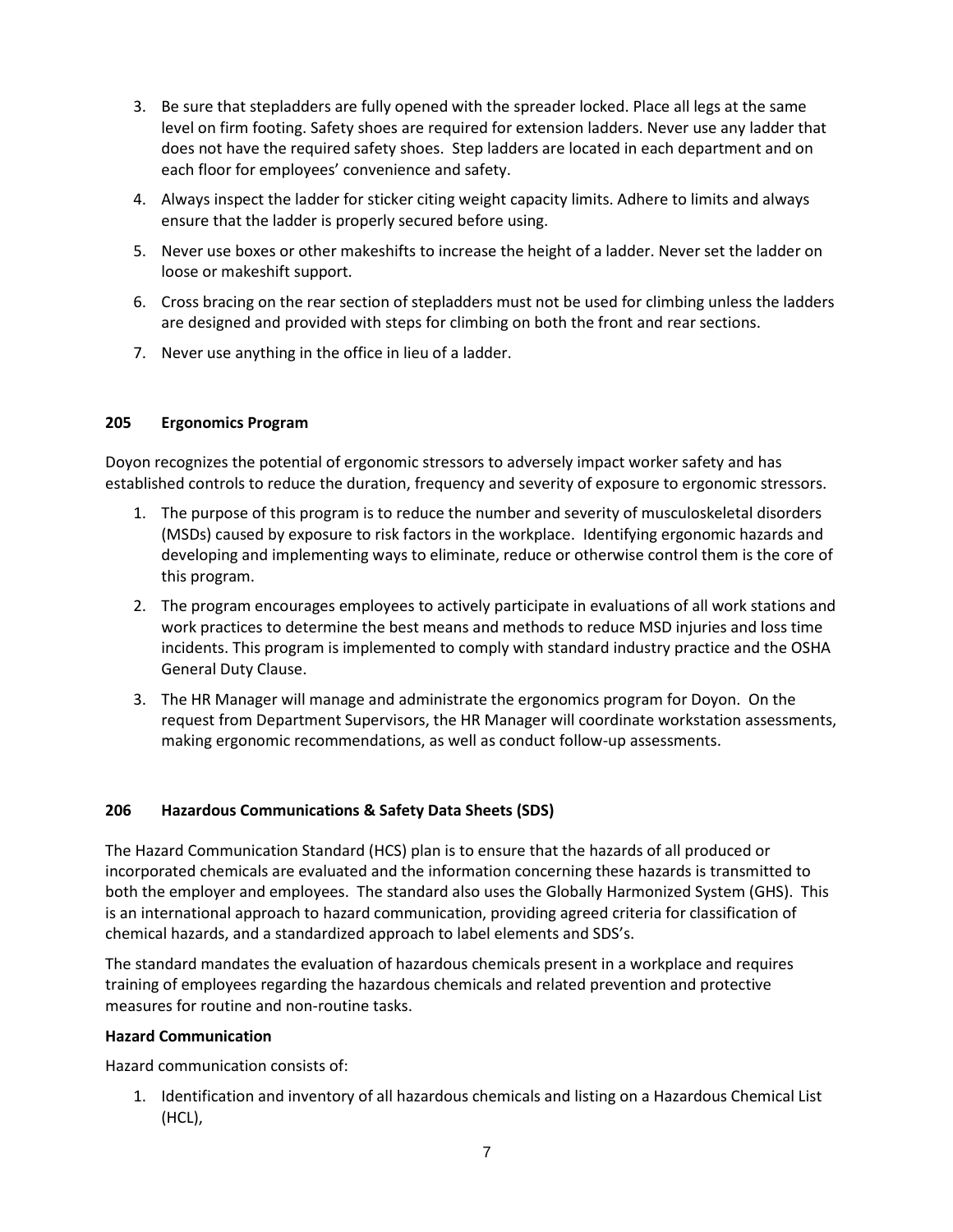- 2. Acquisition of Safety Data Sheets (SDS) for each hazardous chemical listed on the HCL,
- 3. Labelling of all hazardous chemicals with chemical name, hazards and warnings and the manufacturer's or importer's name and address, with reference to the appropriate SDS,
- 4. Training of all employees about the hazardous chemicals in the workplace,
- 5. The Executive Assistant to the President is the coordinator for hazard communication at the Plaza building in Fairbanks,
- 6. The Facilities Director is the coordinator for hazard communication at the Doyon Industrial Facility building in Fairbanks,
- 7. The Facilities Administrator is the coordinator for hazard communication at the Grayling building in Anchorage.

#### **Hazardous Chemicals List**

The hazard coordinator at each building location will have responsibility for identifying and inventorying all hazardous chemicals. A current master list will be maintained at all times for each location. New chemicals will be added as they are received and chemicals no longer in inventory will be removed from the list as they are discarded. A formal inventory and updating of the list will be done annually.

- Each hazardous chemical must be cross-referenced to an appropriate SDS.
- A master HCL will be maintained in each Doyon building location. Partial lists may be maintained in the various departments where hazardous chemicals are used.
- SDS sheet will be kept at the security desk at the Plaza and Grayling buildings, and with the Facilities Manager at the DIF building.

#### **Training & Communication**

All employees should be trained annually.

Prior to an assignment, each employee who works with or is potentially exposed to hazardous chemicals will receive training on the HCS and the specific use of applicable hazardous chemicals.

Prior to the introduction of a new hazardous material or updated hazard, each employee will be trained concerning specific use or handling procedures.

#### <span id="page-10-0"></span>**207 Personal Protection Equipment**

Personal Protective Equipment (PPE), including equipment for eyes, face, head, and extremities, protective clothing, respiratory devices, and protective shields and barriers, shall be provided, used, and maintained in a sanitary and reliable condition wherever necessary where hazards exist. Hazards may be environmental, chemical, radiological, or mechanical irritants which are encountered in a manner capable of causing injury or impairment in the function of any part of the body through absorption, inhalation or physical contact.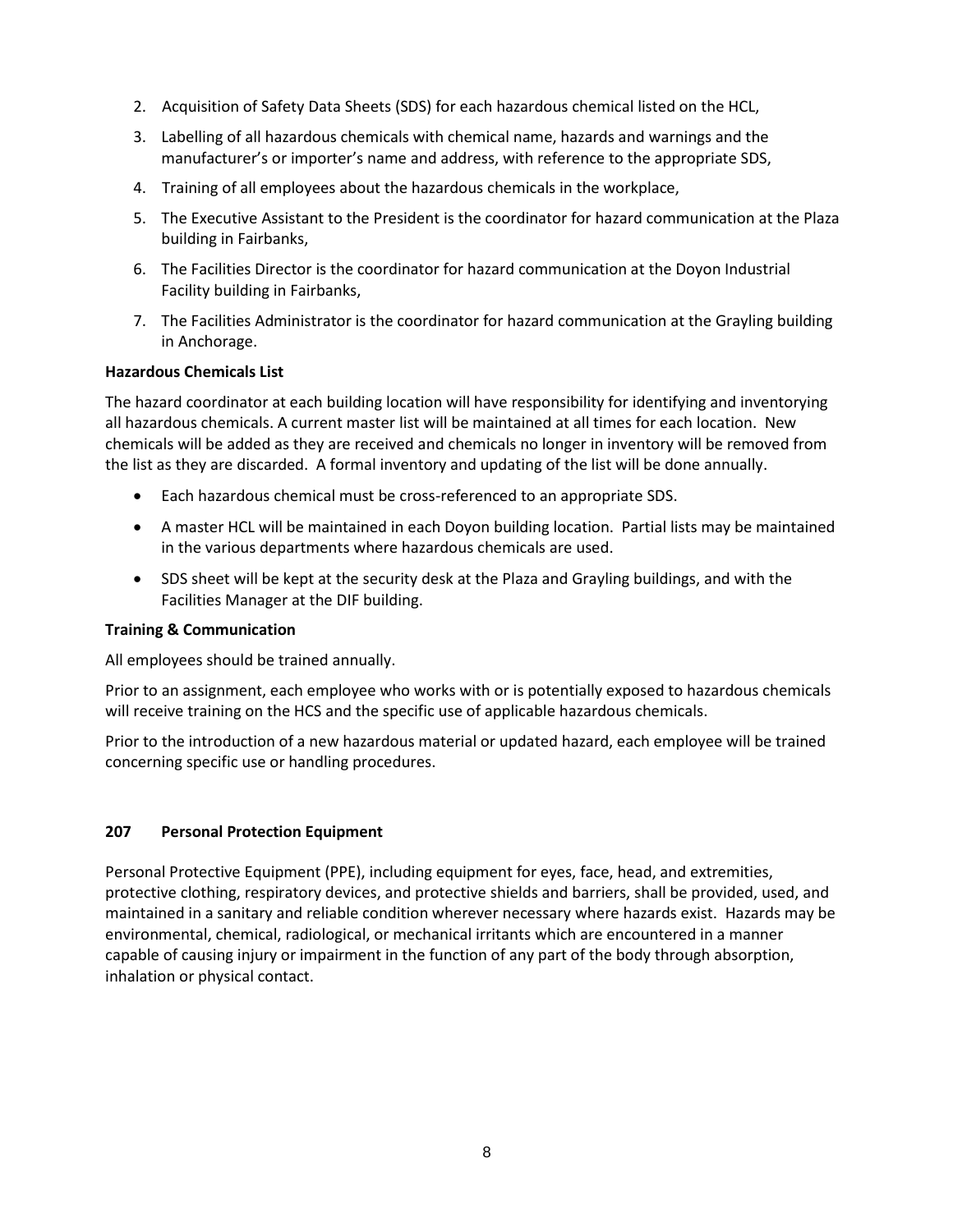# <span id="page-11-0"></span>**208 Vehicle Operations**

Some Doyon employees operate motor vehicles in order to conduct Doyon business. Vehicle operation carries the obligation to exert every reasonable precaution to avoid an accident. In winter conditions, defensive driving techniques are essential.

## LICENSING

Doyon employees who are required to drive a motor vehicle as part of their job shall possess a valid driver license. In the case of a license revocation or suspension, an employee may not drive a motor vehicle for Doyon business and must notify their supervisor immediately.

# DRIVING GUIDELINES

Employees operating a motor vehicle on behalf of Doyon must observe the following guidelines:

- 1. Obey all state and local government traffic laws,
- 2. Operate motor vehicle at speeds dictated by prudent judgment, road and weather conditions. Do not exceed posted speed limits,
- 3. The driver and all passengers of vehicles must wear seat belts when the vehicle is in motion,
- 4. Avoid distractions such as eating, drinking, using cell phones or other electronic devices. Keep in mind that passengers can be distractions too. Limit socializing and focus on the task at hand.
- 5. Smoking is prohibited in all Doyon vehicles,
- 6. All accidents must be reported immediately.

#### <span id="page-11-1"></span>**209 Cold Weather Exposure**

The severity of sub-arctic winter temperatures can result in serious injuries or death from even short exposures. Accidents occur with greater frequency in cold temperatures, and in addition to the physical risk of freezing flesh, a person's circulation, muscle responses, reactions, and mental capabilities are reduced.

#### FACTORS

- 1. Taking certain drugs or medications such as prescriptions, alcohol, nicotine, and caffeine, that inhibits the body's response to the cold or impairs judgment,
- 2. Having a cold or certain diseases, such as diabetes, heart, vascular, and thyroid problems, may make a person more susceptible to the winter elements,
- 3. Becoming exhausted or immobilized, especially due to injury or entrapment, may speed up the effects of cold weather,
- 4. Inadequately hydrated tissue freezes more rapidly,
- 5. Dampness has the most detrimental effect upon the body in a cold environment in terms of heat loss. Water is 25 to 30 times more conductive than air. A worker in wet conditions or clothing will lose 25 to 30 times more body heat than if they were dry;
- 6. There is usually little danger for a properly clothed, dry and sufficiently hydrated person working in environments to -21 degrees Fahrenheit (including any wind chill factors). However, the danger of freezing exposed flesh increases as the temperatures go below -25 degrees Fahrenheit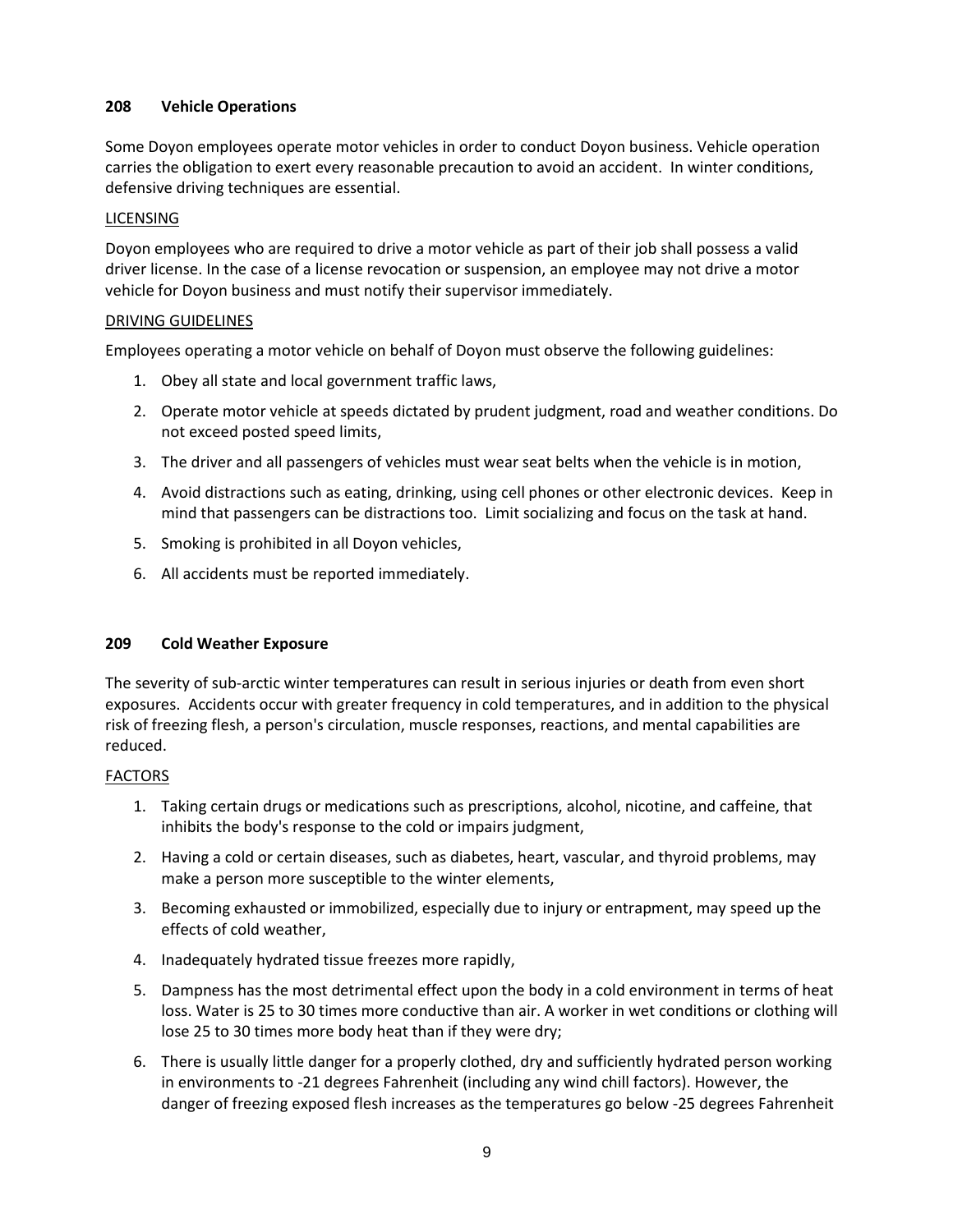and the danger becomes extreme to exposed flesh below -45 degrees Fahrenheit (including any wind chill factors).

# **210 Bloodborne Pathogen (BBP) Exposure Plan**

The purpose of this exposure control plan is to eliminate/minimize employee occupational exposure to human blood or other potentially infectious substances. OSHA's Bloodborne Pathogens standard prescribes safeguards to protect employees against the health hazards from exposure to blood and other potentially infectious materials, and to reduce employees risk to such exposure.

#### EXPOSURE DETERMINATION

Doyon has determined that the following job classifications and tasks have or may have occupational exposure to bloodborne pathogens. Occupational exposure means reasonably anticipated skin, eye, mucous membrane contact with blood or other potentially infectious substances that may result during the performance of an employee's job duties.

- Facilities Staff (Maintenance I, II, III or Facilities supervisors)
- Security Guard

OSHA has indicated that first aid or CPR, when performed by an employee or volunteer at a workplace as a "Good Samaritan Act" or as a collateral duty to his or her regular job does not constitute "occupational exposure". Only those individuals who are specifically designated by the employer (for example, in a written job description) as responsible for providing first aid/CPR as a regular part of their job duties are considered to have "occupational exposure." Employees who are trained in first aid by the employer are not considered to have occupational exposure unless they are required by the employer to actually administer first aid.

#### EXPOSURE RESPONSE:

If an employee is exposed to potentially infectious materials:

- Wash the exposed area with soap and water.
- Splash your nose, mouth, or skin with water. Irrigate your eyes with water or saline.
- Seek out the advice of a healthcare professional
- Report the exposure to a supervisor and Human Resources.

If another employee comes into contact with infectious materials:

- Direct the employee to a healthcare professional
- Report exposure to a supervisor and Human Resources.

If clothing/equipment becomes contaminated with potentially infectious materials:

- Clothing and/or equipment must be properly cleaned, laundered, repaired, and disposed of at no cost to the employee.
- Employees should handle contaminated laundry as little as possible and use personal protective equipment.
- Contaminated work surfaces must be decontaminated with an appropriate disinfectant.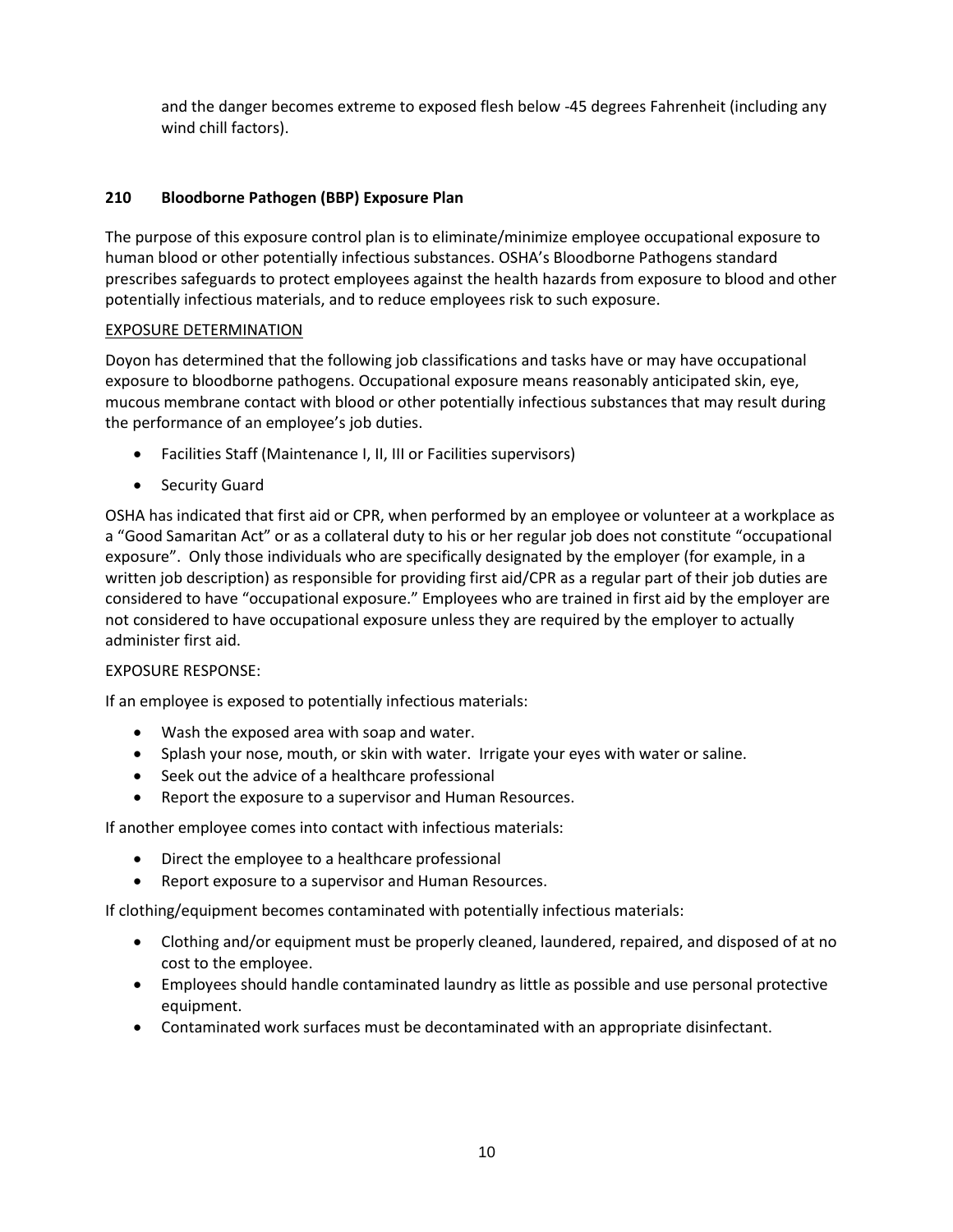#### <span id="page-13-0"></span>**SAFETY INSTANCE REPORTS & NOTIFICATIONS**

# <span id="page-13-1"></span>**300 Employee Reporting**

All workplace accidents, injuries and illnesses involving employees, even those that are not serious, must be immediately reported to their supervisor and human resources. All accidents and injuries involving the company's customers, vendors, contractors or any other person who is on company premises, even those that are not serious, must be immediately reported to Security.

Safety is a priority of Doyon and it is only through full knowledge of every accident and/or injury that we can become a safer, healthier place to work. Employees will not be penalized in any way for reporting unsafe working conditions or workplace accidents, injuries or illnesses.

# <span id="page-13-2"></span>**301 Near Miss Reporting**

A near miss is an unplanned event that did not result in injury, illness, or damage – but had the potential to do so and only a fortunate break in the chain of events prevented an injury, fatality, or damage. Most accidents occur as a result of an unsafe condition or unsafe action.

Report Near Misses Before They Become Accidents:

- Once a near miss occurs, report it immediately to your supervisor, security, human resources, or the Compliance Director. The potential for such incidents exists all over the workplace, so ALL employees must help identify them.
- If the near miss is a result of an unsafe condition, don't continue to work under that condition until the problem has been corrected and your supervisor gives the okay to proceed.
- If the incident is a result of unsafe acts, be certain that everyone involved has been alerted to their actions before they continue with the job.

The Same Things That Cause Accidents Cause Near Misses:

- Unsafe acts such as lifting; walking under an overhead load; cutting; grinding or chipping without safety glasses; not using Personal Protective Equipment, etc.
- Unsafe conditions such as poorly maintained equipment, using chairs with wheels instead of a step stool or ladder, items laid across walkways, trash and boxes that have been left in hallways, coffee or water spilled on the floor and not cleaned up, etc.
- Hurrying or taking risks to complete a task or to wrap up a job at quitting time.

Remember, Near Misses Are A Warning:

- Near misses are warnings that something or someone is not performing the job correctly. Always pay attention to near misses. Letting a near miss go unreported provides an opportunity for a serious accident to occur. Correcting these actions or conditions will enhance the safety within your department and provide a better work environment for everyone involved.
- Report near misses to your supervisor, security, human resources, or the Compliance Director.

#### **All employee workplace injuries must be reported to the HR Manager, x. 2015.**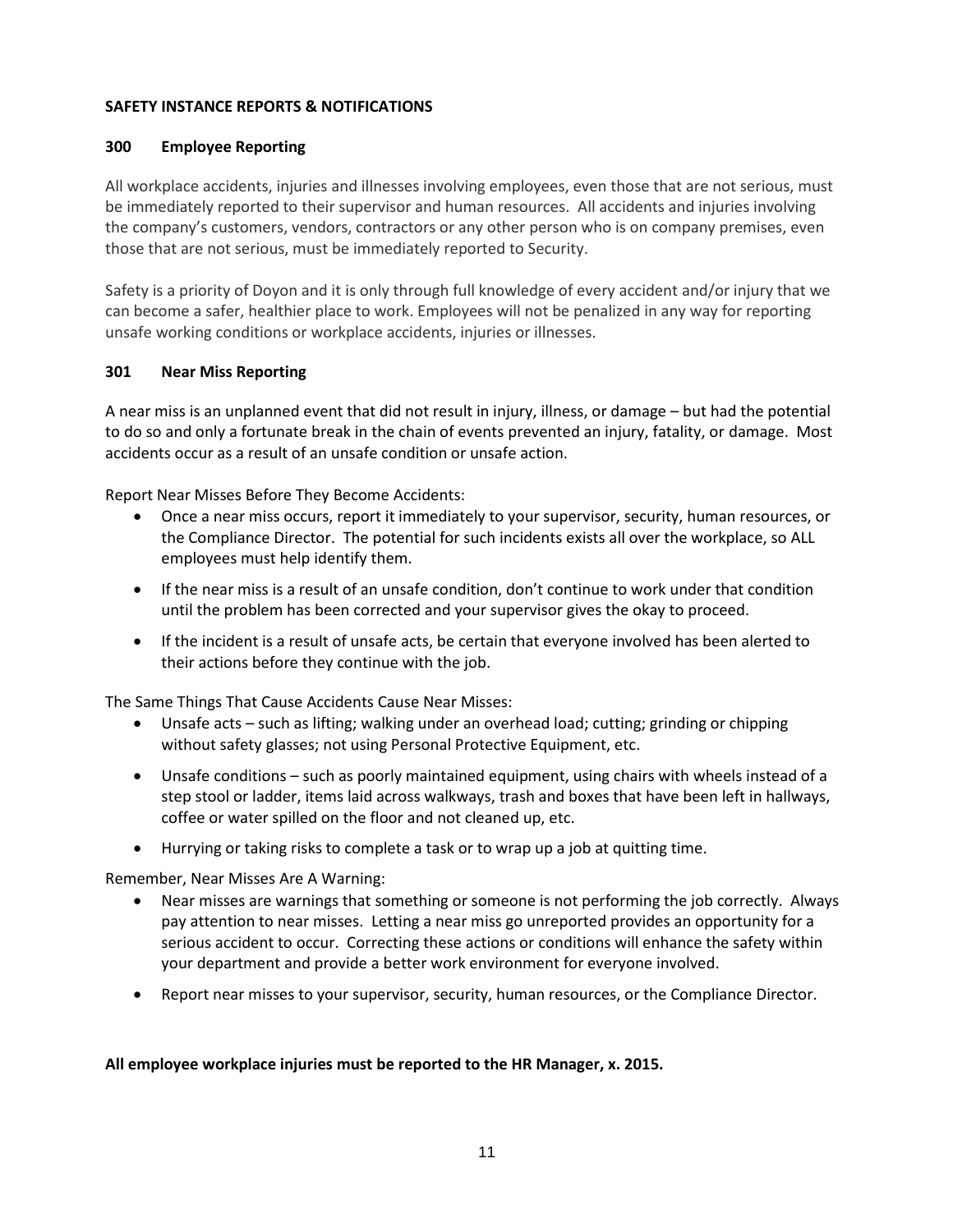## <span id="page-14-0"></span>**302 After Incident Reporting**

If an employee is injured or suspects that they have been injured on the job, or if the employee observes an accident on Doyon premises involving any other person, the employee must notify their supervisor immediately regardless of how serious or minor.

As soon as practical, but no later than 24 hours following an injury/accident or suspected injury/accident the injured or observing employee must complete the appropriate form describing the circumstances surrounding the incident. The employee may obtain this form from Human Resources. The information collected will permit Doyon to better assist the employee in obtaining insurance benefits if they qualify for them. The employee must comply with all accident reporting and occupational health and safety rules and procedures as required by any contracts Doyon has with other companies.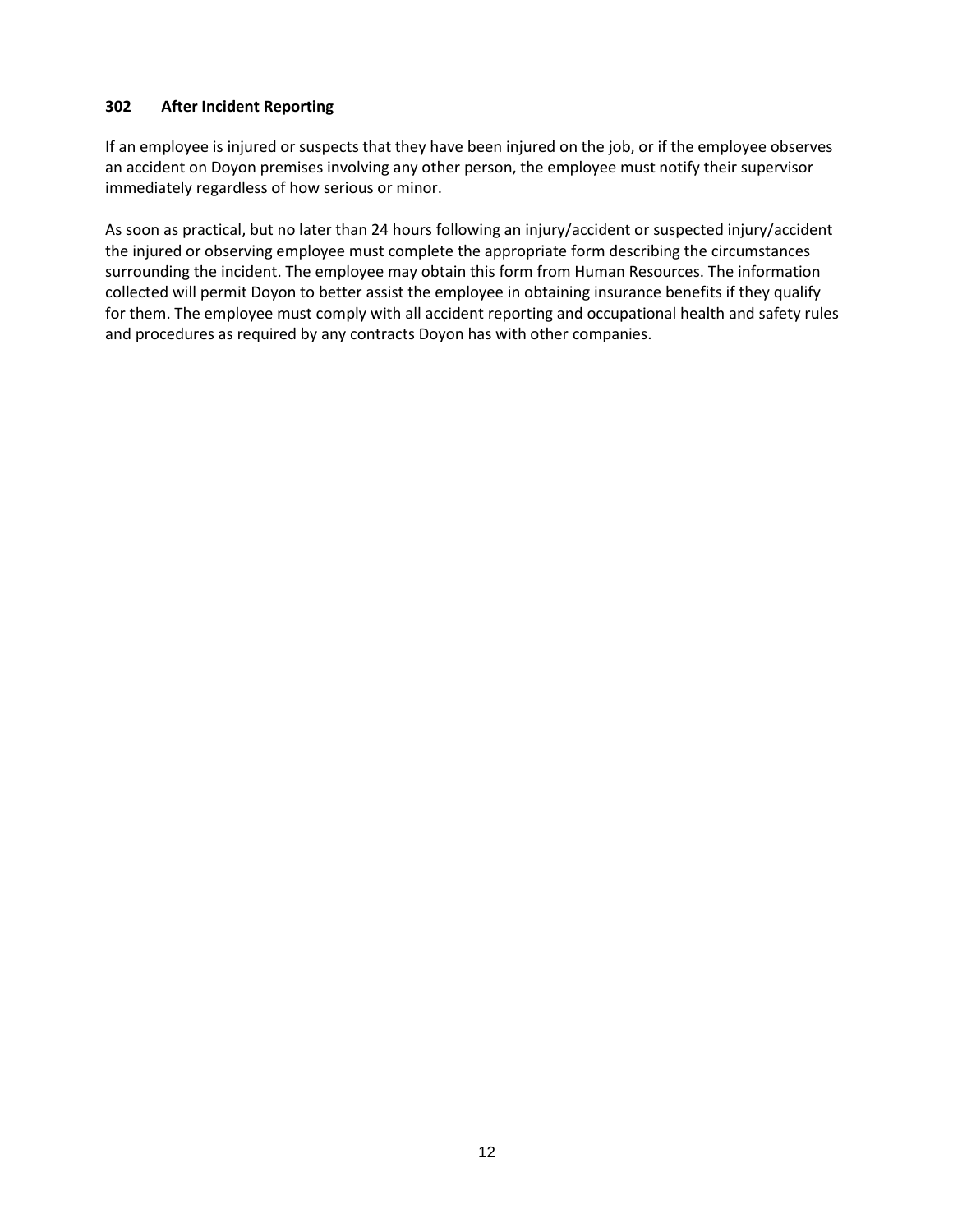#### <span id="page-15-0"></span>**GENERAL EMERGENCY INFORMATION**

#### <span id="page-15-1"></span>**400 Emergency Action Plan**

The emergency action plan is designed to minimize injury, loss of human life and company resources by training employees, procuring and maintaining necessary equipment and assigning responsibilities. This plan is restricted to initial emergency response activities and applies to emergencies that may reasonably be expected to occur at Doyon, Limited.

| Location            | <b>Position</b>                  |                   | Phone #      | Alternate           | Phone #      |
|---------------------|----------------------------------|-------------------|--------------|---------------------|--------------|
| <b>ANC-Grayling</b> | Security                         | Alisha Bishop     | x. 6150      | Daphne              | x. 4224      |
|                     |                                  |                   |              | Huntington          | 907-444-7870 |
| <b>ANC-Grayling</b> | $2nd$ Floor Warden – north wing  | Daphne            | x. 4224      | Sarah Strand        | x. 4214      |
|                     |                                  | Huntington        | 907-444-7870 |                     | 907-205-9188 |
| <b>ANC-Grayling</b> | $2nd$ Floor Warden – middle hall | Daphne Attla      | x. 4215      | Galina Gandy        | x. 4245      |
|                     |                                  |                   | 907-330-7501 |                     | 907-538-1590 |
| ANC-Grayling        | $2nd$ Floor Warden – south wing  | Sean Markel       | x. 4223      | Anna Morris         | x. 4219      |
|                     |                                  |                   | 907-687-8154 |                     | 907-251-6963 |
| ANC-Grayling        | 1st Floor Warden                 | Zach Dunlap       | x. 4216      | <b>Colby Mabile</b> | x. 4222      |
|                     |                                  |                   | 907-687-9851 |                     | 907-891-9295 |
| Fbks - Plaza        | <b>Emergency Response</b>        | <b>HR Manager</b> | x. 2015      | Robin and/or        | x. 2122      |
|                     | Coordinator                      | - Vacant          |              | Tanya               | x. 2044      |
| Fbks - DIF          | <b>Facilities Director</b>       | Carole Ann        | x. 2103      | Dallas Charlie      | x. 2112      |
|                     |                                  | Newcomer          |              |                     |              |

Emergency Action Plan Contacts:

This Plan provides for:

- Procedures to reporting fires and other emergencies
- List of who to contact if there is an emergency
- Method for notifying employees and guests of emergencies
- A safe and orderly evacuation plan of employees and guests
- Emergency escape procedures and route assignments
- Procedures to account for employees after evacuation
- Procedures for responding to different types of emergencies
- Procedures for employees performing rescue and medical duties
- Employee training guidelines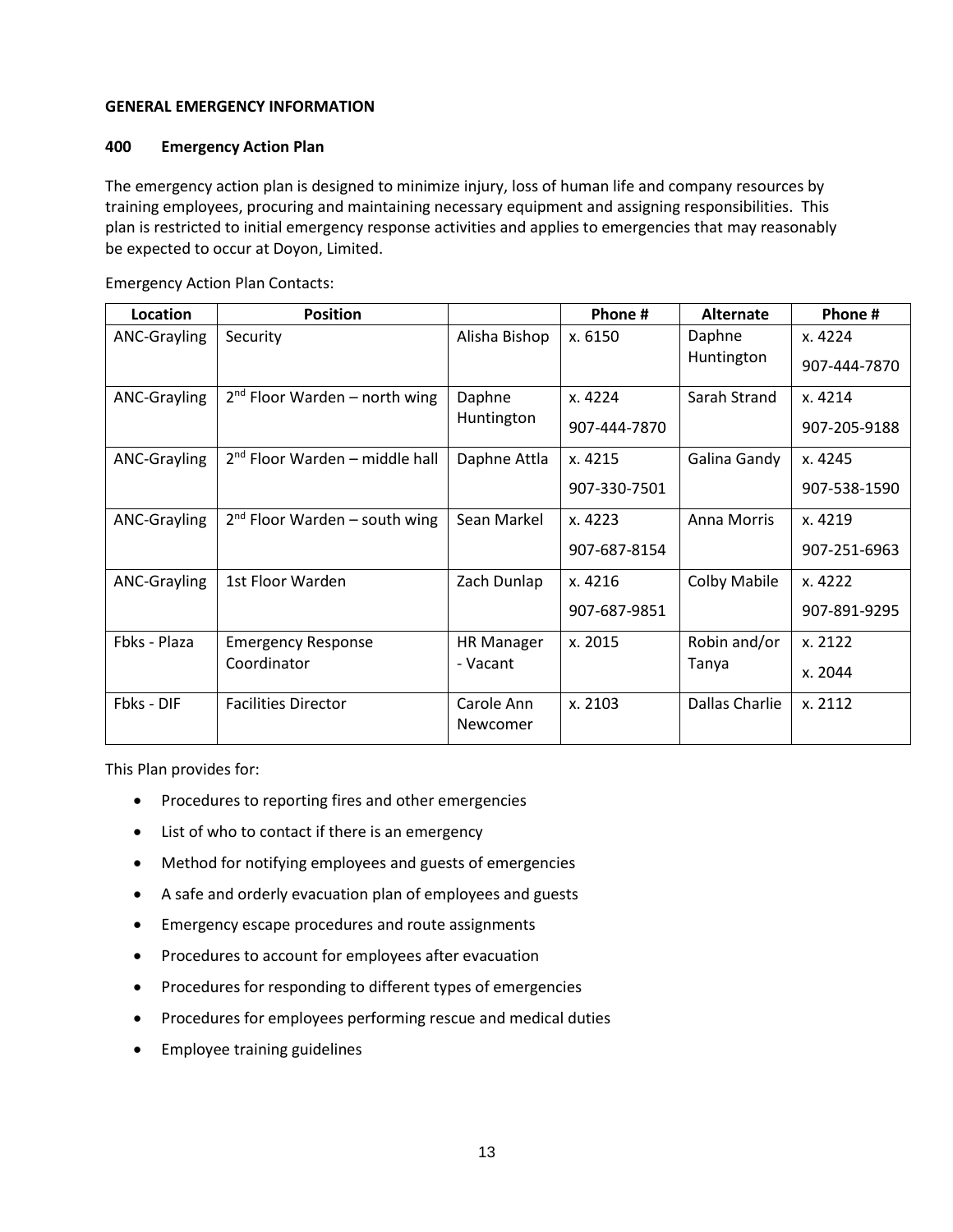All other responses beyond these actions will be accomplished by the local emergency service providers. This plan relies on emergency service providers like emergency medical services, fire department, police, and others for assistance in response to workplace emergency situations.

The Emergency Response Coordinator will make assessments after each emergency situation. This means all situations are under continuous review should additional responses or resources be required.

# <span id="page-16-0"></span>**401 Reporting/Activating Emergency Response**

Employees should report any emergency situation to Security and they will contact the appropriate emergency services. Security will also contact the Emergency Response Coordinator who will collect important information from the incident and report to the President, or designee.

In coordination with the Facilities Administrator, the Emergency Response Coordinator will determine the applicable reporting, lessons learned, and accident investigation, as required in this plan.

All external communications in regards to an emergency or crisis situation will be handled through the SVP of External Affairs at x. 2092 and must follow the Crisis Communications Plan.

Workplace emergencies will be reported out, if necessary, by appropriate personnel. Employees are encouraged not to post any work emergencies on any social media sites.

To report an emergency call Security at x. 6150. If Security is unavailable, contact the Facilities Administrator at x. 4224. Remember to speak clearly and concisely. **If life threatening emergency call emergency services at 9-911.**

- 1. The Caller must be prepared to provide the following information:
	- a. Caller name and phone number
	- b. Any injury information
	- c. Location of incident
	- d**.** Other pertinent information as requested
- 2. If telephones are not working or are unavailable, use an alternate means to report the emergency; such as cell phone.
	- a. To contact Security using a cell phone, dial 907-263-6150; or, call 9-911 for emergency services
- 3. Upon notification of the emergency, Security will contact emergency services
- 4. Security, or the Facilities Administrator will arrange to have someone meet the emergency service responders and escort them as necessary

#### <span id="page-16-1"></span>**402 Types of Alarms**

The main alarm throughout the building is a fire alarm system and when activated will automatically notify the Fire Department.

#### <span id="page-16-2"></span>**403 Activating Fire Alarm**

If the alarm does not activate, or if an emergency is discovered before the alarm activates: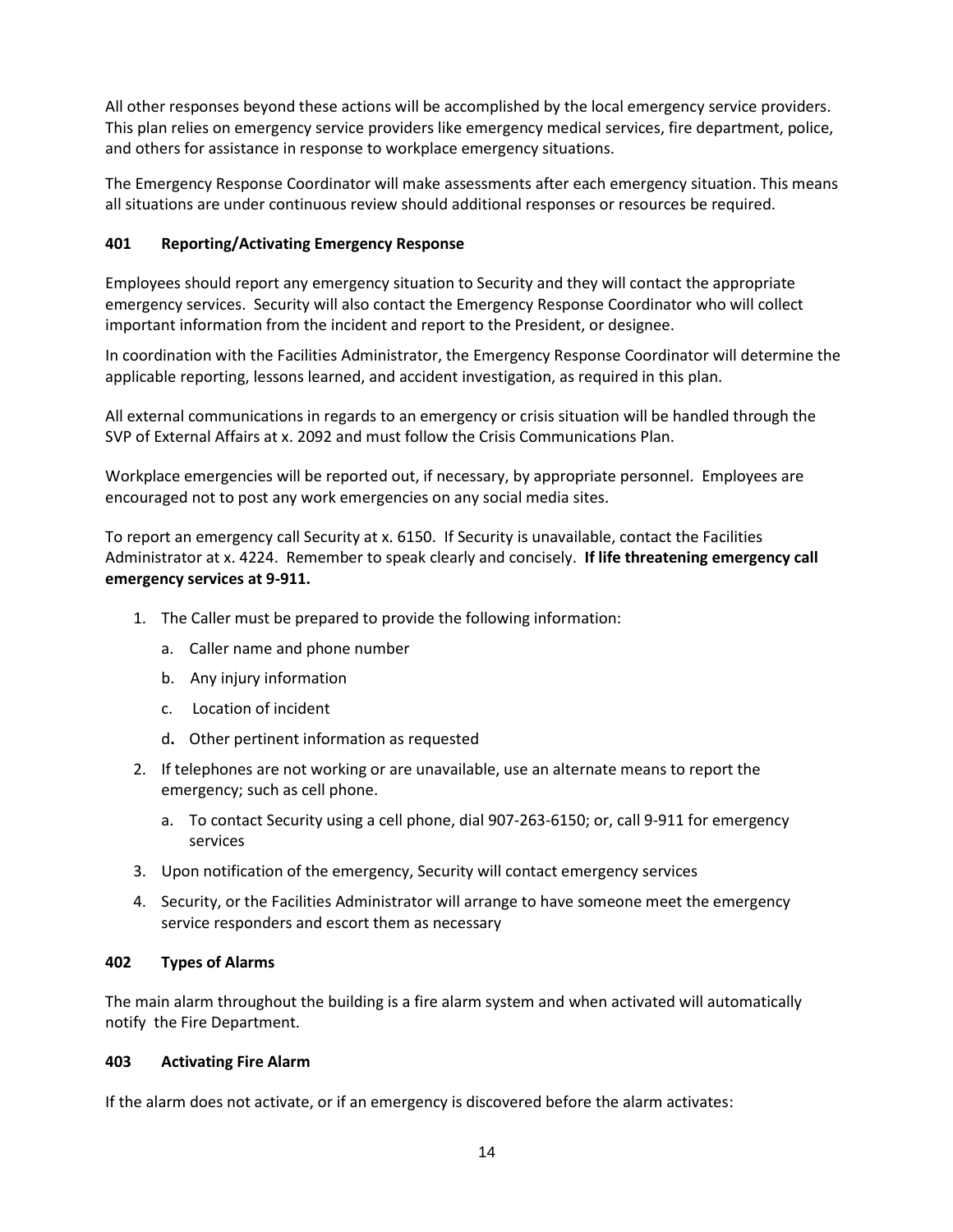- 1. Activate a fire alarm using a manual fire alarm pull station located throughout the building
- 2. Notify Security at x. 6150 and give a brief description of the emergency

#### <span id="page-17-0"></span>**404 Evacuation Information**

The only type of evacuation at the Grayling building is total building evacuation.

#### **Employee Response to Emergency Alarms**

Upon hearing the emergency alarm or being alerted to imminent danger such as fire, smoke, or explosion, employees must immediately evacuate in a safe and orderly manner.

#### **Evacuation Routes and Assembly Area**

Employees should know primary and secondary evacuation routes at all times**;** diagrams of the building evacuation routes are posted throughout the building, provided upon hire, and attached in Appendices A1-2.

- 1. A primary route is the safest and most direct exit from the building
- 2. A secondary route is the next safest exit from the building if primary routes are restricted
- 3. When an evacuation order is issued for an emergency situation the evacuation alarm will be sounded

#### **Designated Assembly Areas:**

- 1. All employees should evacuate to the west parking lot and assemble by the department for which they work.
- 2. Anyone unsure of the assembly location, should ask their supervisor, the Facilities Administrator, or their Floor Warden.
	- a. Employees should follow instructions from Security, Floor Warden, Facilities Administrator, or other emergency personnel
	- b. Employees should not leave the assembly area until their presence has been accounted for

#### **Injuries During An Evacuation**

If someone is injured during the evacuation, request assistance from Security or the Facilities Administrator.

- 1. If the injured person is blocking an evacuation route, such as a stairwell, all other employees should proceed to the secondary evacuation route
- 2. If trained in first aid/CPR, assist the injured during the emergency if safe to do so
- 3. If the injured person is able to be evacuated using the evacuation chair, employees trained in evacuation chair use should assist the injured person out of the building if safely able to do so

When the area is declared safe, first responders, Security, and/or the Facilities Administrator (or designee) will inform employees they may return to work.

#### **Evacuation Training**

Human Resources, in coordination with the Facilities Administrator, shall implement a training plan to ensure that evacuation routes are understood and followed in the event of an emergency.

Floor Warden's will be trained at least annually on their responsibilities and on evacuation chair use.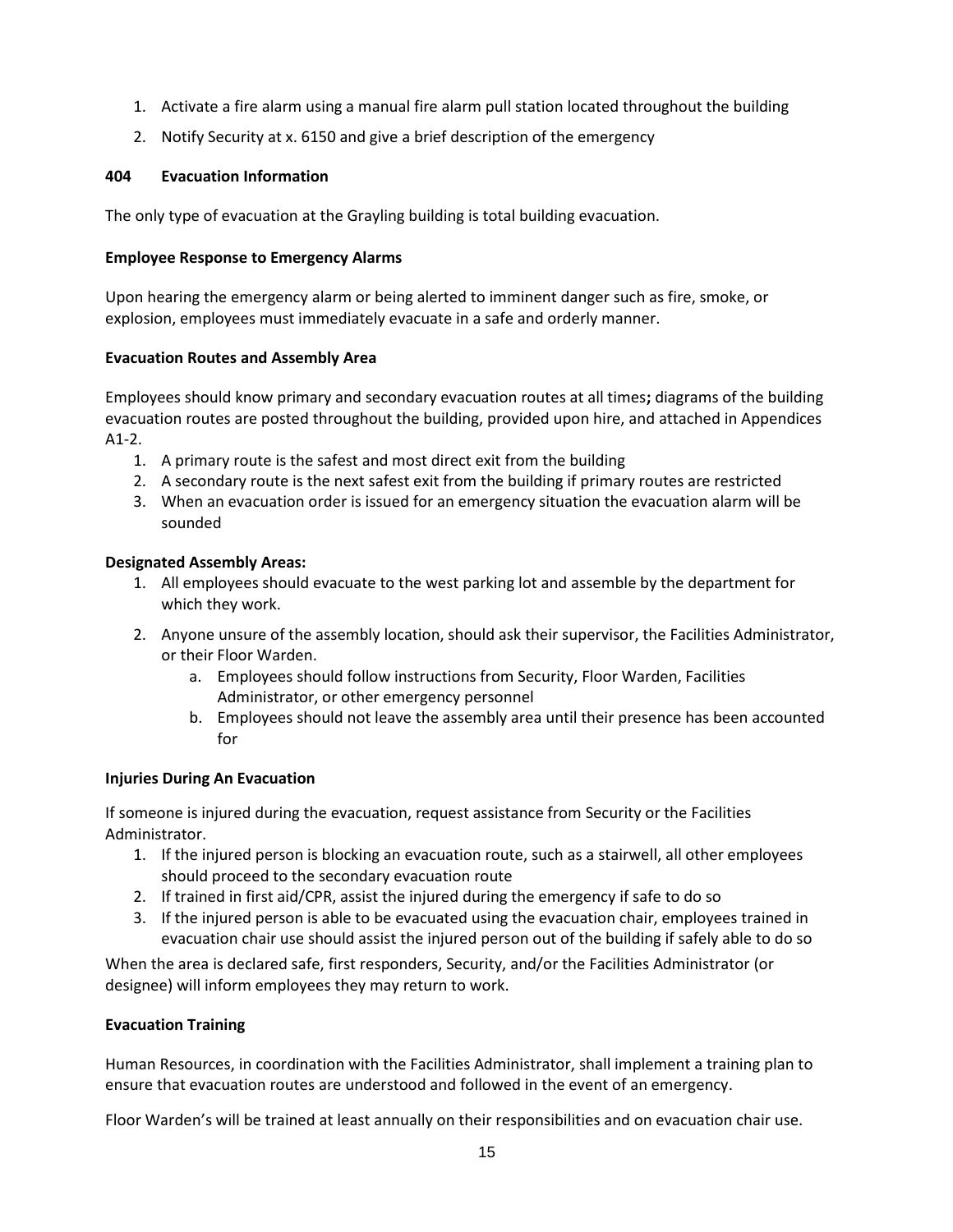# <span id="page-18-0"></span>**RESPONSES TO SPECIFIC EMERGENCIES**

All emergency situations should be reported as soon as possible to Security at x. 6150. If Security is unavailable, contact the Facilities Administrator at x.4224 or HR Manager at x. 2015. Remember to speak clearly and concisely. **If life threatening emergency call emergency services at 9-911.** With any emergency, employees should perform a quick survey of the area for danger to themselves or others *before* entering the scene; and, consider any dangers.

## <span id="page-18-1"></span>**500 Fire/Smoke/Explosion**

When there is fire/smoke/explosion:

- 1. Stay calm and above all do not jeopardize your personal safety
- 2. Activate the nearest fire alarm system and alert employees in the immediate area about the fire or emergency
- 3. Quickly determine if the fire could be controlled or extinguished using a fire extinguisher
	- Small fires may be put out with a fire extinguisher
	- If fire has reached a stage that cannot be contained by portable fire extinguisher, employee should not attempt to extinguish fire and should evacuate building immediately
- 4. Begin evacuating
	- **DO NOT USE THE ELEVATOR**
	- Employees should evacuate, assemble in the side parking lot and remain at assembly are until receiving further instruction
	- Under no circumstance should an employee attempt to enter the building to conduct a search and rescue; those actions will be left to emergency services

#### <span id="page-18-2"></span>**501 Earthquake**

During an earthquake employees should:

- 1. Remain calm and not panic
- 2. Stay in their work area away from exterior windows and walls and from material that might fall from shelves
- 3. Take cover under tables, desks, doorways, or other areas of structural strength, and remain in position until advised to evacuate the building

# • **DO NOT USE THE ELEVATOR**

- Stay inside, away from the front door (main entrance) of the Grayling building, as the greatest danger during an earthquake is from falling materials
- Listen for advisory to evacuate the building
	- $\circ$  If advisory given, proceed to the back exit. DO NOT exit through the main doors on the first floor because of falling glass hazard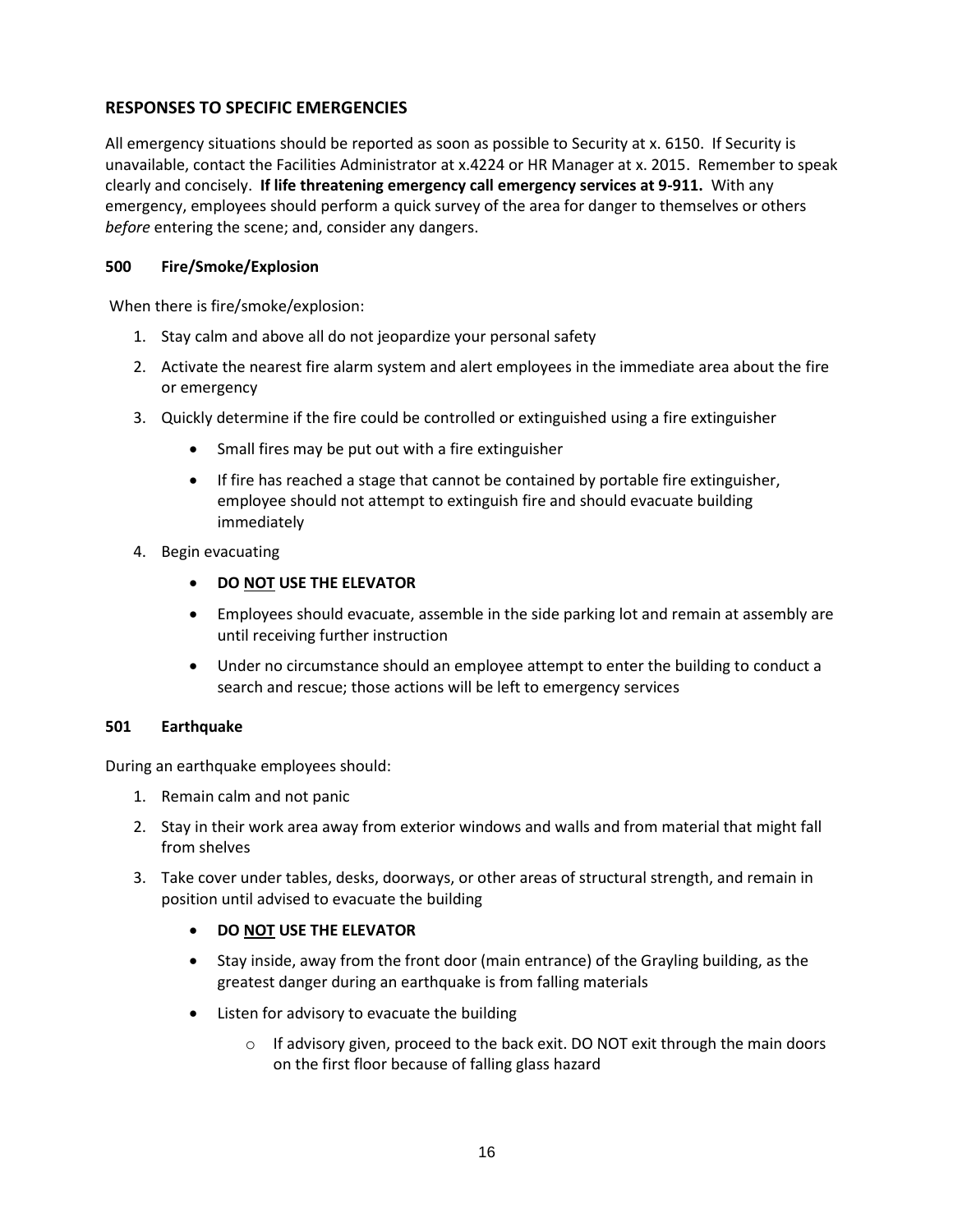After the earthquake, the utility company, maintenance personnel, or emergency responders may shut off the utilities. The building may be inspected and building occupants will be advised of any further actions.

All building occupants should:

- 1. Assist with the injured when directed by emergency response personnel
- 2. Advise Floor Warden(s) of any visible damage observed in their area
- 3. Be mindful of potential for further damage, as aftershocks are common after an earthquake
- 4. Ensure that your current location is safe from falling debris
- 5. Not re-enter the building until cleared to do so by the Facilities Administrator

DO NOT ENTER into buildings exhibiting apparent structural damage until the damage has been assessed by a structural engineer.

Examples of such damage are:

- Partial or total collapse
- Wrinkled, buckled or loose wall or roof panels
- Doors pinched in their frames
- Distortion of building lines (sagging or leaning out of their original geometry)

The Facilities Administrator will advise the President or designee of apparent damage so a structural engineer can be dispatched.

#### <span id="page-19-0"></span>**502 Power Failures**

Occasionally the building will lose commercial power. When this occurs, the emergency lighting units will illuminate. Generally, these outages are brief, and power will be restored in a short time. Do not use the elevator. Evacuation of the building will not be necessary unless instructed to do so.

#### <span id="page-19-1"></span>**503 Medical**

In the event of a medical emergency

- 1. If you observe someone who, in your opinion, may be seriously ill or injured:
	- a. Call, or have someone else call, Security at x. 6150
	- b. If Security is not available call 9-911 and be prepared, as much as possible, to provide the following information to emergency services:
		- Name and medical condition (choking, heart attack, seizure, etc.)
		- Age of injured
		- Your name
		- Location of incident
		- Any other information regarding condition or medical history of the injury
- 2. After Security or emergency services has been called: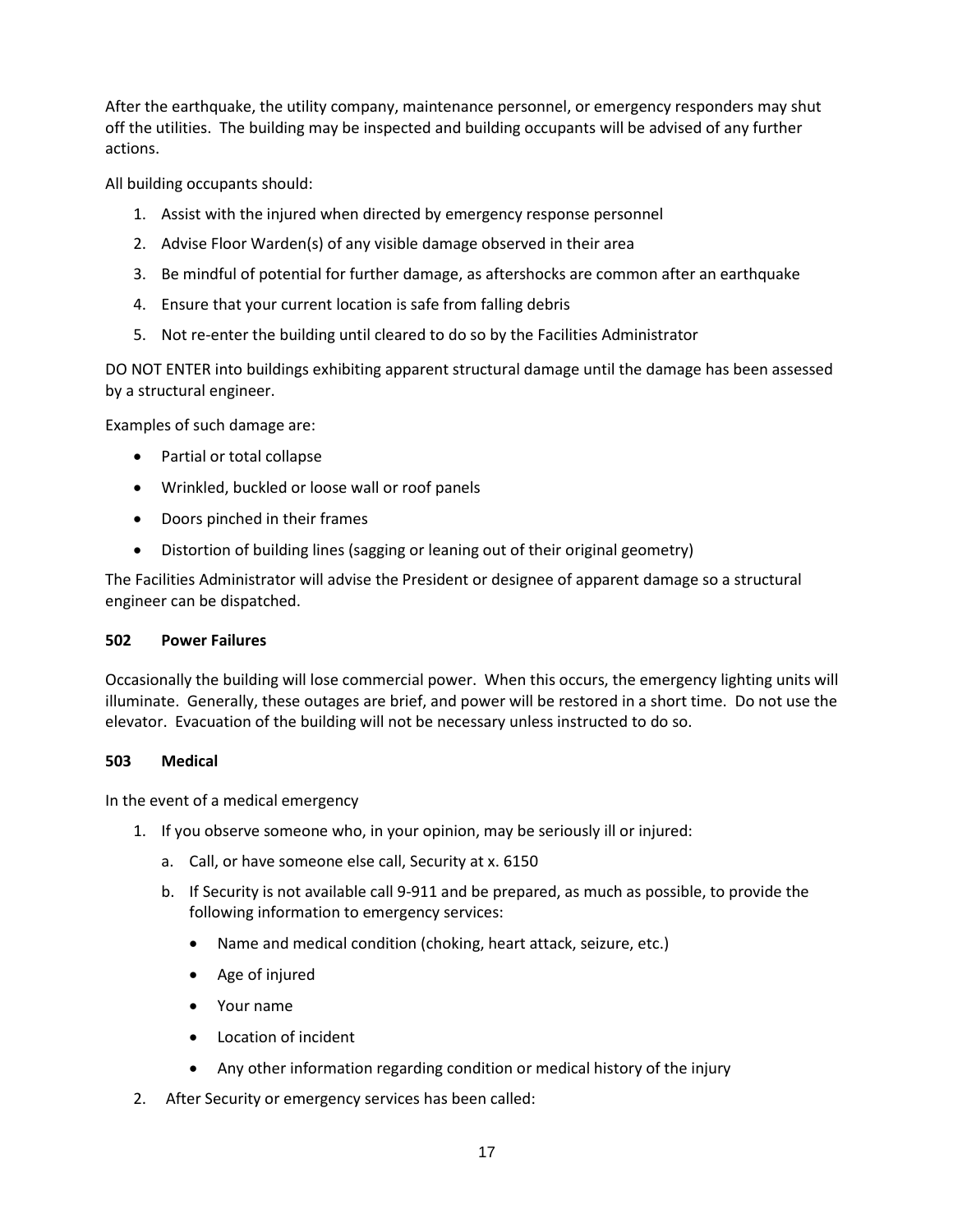- a. Notify the injured employees department supervisor
- b. Assign someone to cordon off the area, to keep the area clear and protect the privacy of the ill or injured
- c. Comfort the individual
- d. Provide a blanket or coat
- e. If the person is conscious, give your name and inform them that help is on the way
- f. Stay with the individual until help arrives
- 3. When taking on the responsibility as a first aid/CPR responder, use CPR mouth barrier provided in the First Aid kits located on each floor
	- a. Take care not to contaminate your clothes or skin
	- b. Blood and other bodily fluids should be treated as though potentially infectious
	- c. If you come in contact with blood or other bodily fluids, wash off as soon as possible, and report any contamination to Human Resources
- 4. If the injured is not breathing, Security or trained employees should respond with an Automated External Defibrillator (AED) usage
	- a. AEDs are located on each floor of the Grayling building
	- b. Security and various staff members are trained to use the AEDs
	- c. In the event that no trained staff are available, and an individual needs such intervention, follow the directions on the AED
- 5. After the injured individual has been transported, restrict other employees from entering the contaminated area
	- a. Facilities Administrator or Security will arrange for cleanup of the area
	- b. An employee with blood or bodily fluids on his/her clothes should find replacement clothing as soon as possible
	- c. Contaminated clothes should be put into a plastic bag held for later cleaning or evaluation

# <span id="page-20-0"></span>**504 Work Site Violence/Armed or Unarmed Threat**

In the event of a potentially dangerous situation, workplace violence, armed or unarmed threat, employees should first protect themselves by hiding or evacuating and immediately call Security at x. 6150 or 9-911 as soon as safely possible. Review Appendix C for guidance on dealing with aggressive behavior.

# **505 Domestic Violence in the Workplace**

Employees who suspect or witness acts of workplace Domestic Violence – whether by or against another employee – shall immediately report the incident or concern to Human Resources or the Legal Department, or to their supervisor, a member of senior management or through Ethical Advocate. Human Resources will work collaboratively with the impacted employee to address the issue and may develop a workplace safety plan, if necessary.

Employees who seek a protective or restraining order related to Domestic Violence, must disclose the order if the protective or restraining order specifically names Doyon or a Doyon work location under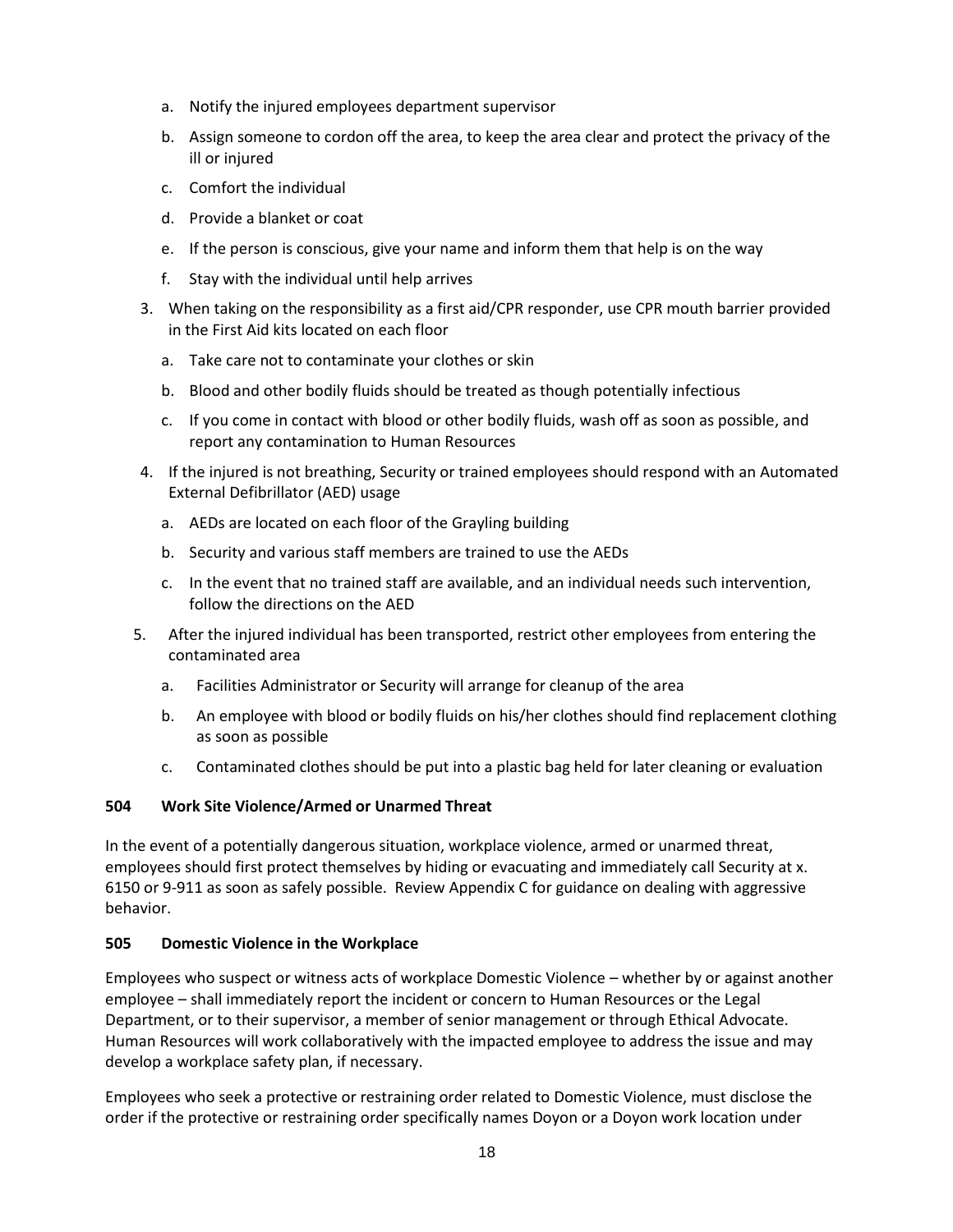circumstances where Doyon is reasonably required to take action to protect the employee at work. Protective or restraining orders will be treated as confidentially as possible, under the circumstances.

# **506 Suicide Prevention & Response**

If suicide is attempted or completed in the workplace or at an employment-related location, immediately contact Security at x. 2111 and the Emergency Response Coordinator at x. 2015, and proceed as you would for a medical emergency by calling 9-911. All external communications regarding a workplace suicide will be handled through the SVP of External Affairs and the Crisis Communications Plan. Review Appendix B for additional suicide warning signs and guidance.

# <span id="page-21-0"></span>**507 Terrorist Threat or Suspicious Activities**

Treat these incidents seriously. Protect yourself first, and report all threats or suspicious activities to Security at x. 6150, as soon as safely possible. In order to avoid panic on the part of other employees, await instructions from Security before initiating an evacuation process. Do not activate fire alarm unless instructed to do so by Security or the Facilities Administrator. Review Appendix B for guidance on dealing with aggressive behavior.

# <span id="page-21-1"></span>**508 Bomb Threat**

If a bomb threat is received, attempt to gather information and contact Security at x. 6150. In order to avoid panic on the part of other employees, await instructions from Security before evacuation. Security will assess the threat and contact the Facilities Administrator for a decision whether to evacuate the building. Security will call emergency services. Review Appendix C for the bomb threat checklist.

# <span id="page-21-2"></span>**509 Biological or Chemical Threat**

If a threat of a biological or chemical nature is received over the telephone, attempt to gather information and contact Security at x. 6150. Review Appendix D for questions to ask caller if a threat is received over the phone.

# <span id="page-21-3"></span>**510 Suspicious Mail**

If a letter or parcel is open and/or a threat is identified contact Security at x. 6150 and Security will call emergency services. In order to avoid panic on the part of other employees, await instructions from Security before evacuation. If suspicious package is received, employees should:

- 1. Check the return address
- 2. Notify Security at x. 6150 immediately
- 3. Do not shake or bump the item
- 4. Do not open, smell, touch, or taste
- 5. Isolate the suspicious package immediately
- 6. Cordon off the immediate area
- 7. Ensure that all persons who have touched the suspicious package wash their hands with soap and water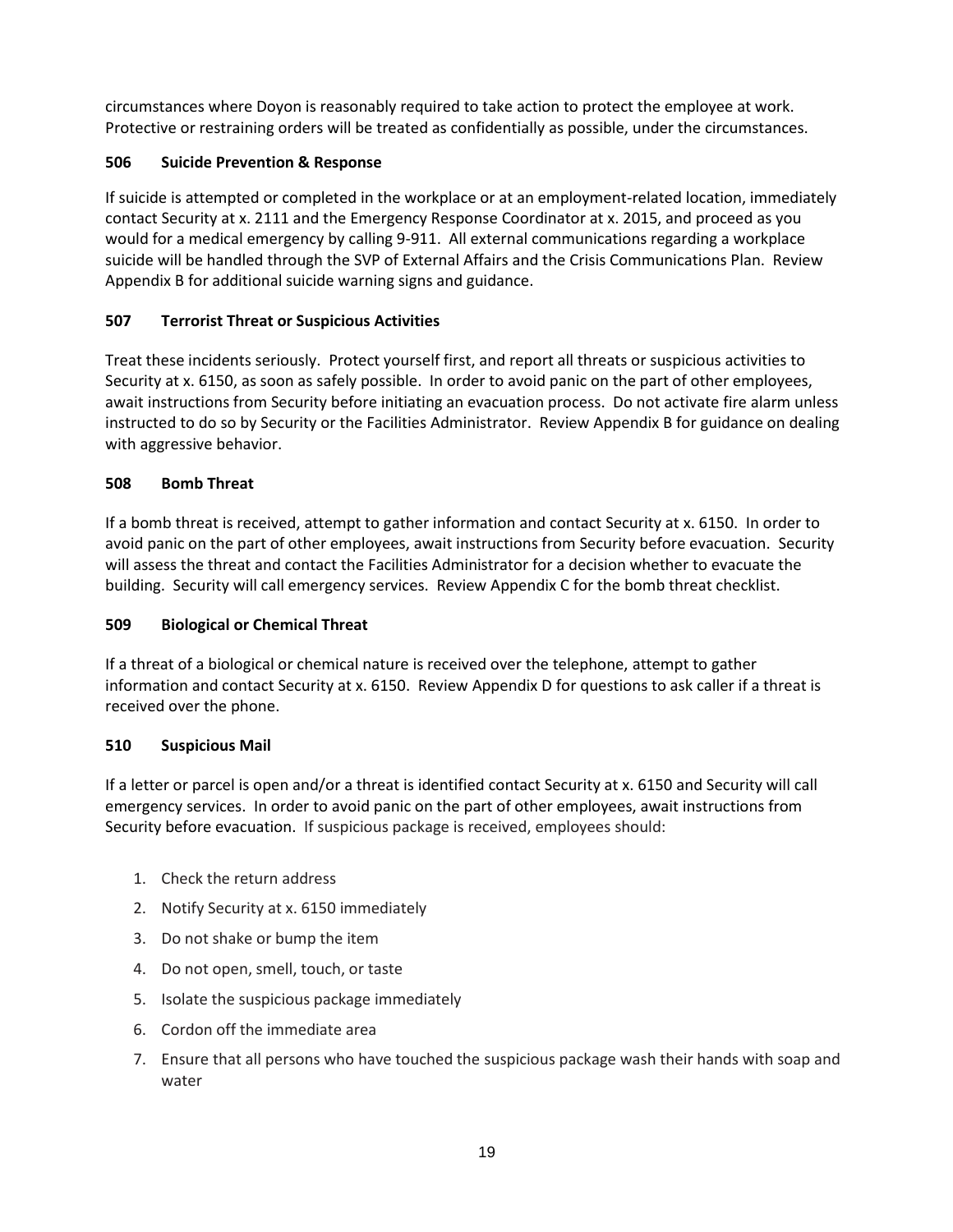- 8. List all persons who have touched the package, include contact information and have this information available for emergency services
- 9. Place all items worn when in contact with the suspicious package in plastic bags and have them available for emergency services

Look for these signs of a suspicious package or letter:

- 1. Mailed from a foreign country
- 2. Excessive or foreign postage
- 3. No return address; restrictive markings such as "Personal" or "Special Delivery"
- 4. Misspelled words
- 5. Incorrect title associated with name
- 6. Addressed to title only or incorrect title such as "Security Manager"
- 7. Badly typed or handwritten name and address
- 8. Protruding wires
- 9. Package is lopsided or uneven, rigid or bulky
- 10. Strange odor or sounds
- 11. Oily stains, discolorations or crystallization on wrapper
- 12. Excessive tape or string

The following actions should be taken for these specific threats:

- 1. *For a bomb:*
	- a. Do not open it
	- b. Isolate it don't handle it
	- c. Contact Security at x. 6150 immediately
	- d. Security will call emergency services
	- e. Evacuate immediately
- 2*. For suspected biological or chemical threat:*
	- a. Do not open it
	- b. Isolate it—don't handle
	- c. Wash hands with soap and warm water
	- d. Contact Security at x. 6150 immediately
	- e. Security will call emergency services
- 3. *For suspected radiological threat:*
	- a. Do not open it
	- b. Isolate it don't handle it
	- c. Shield yourself from object
	- d. Contact Security at x. 6150 immediately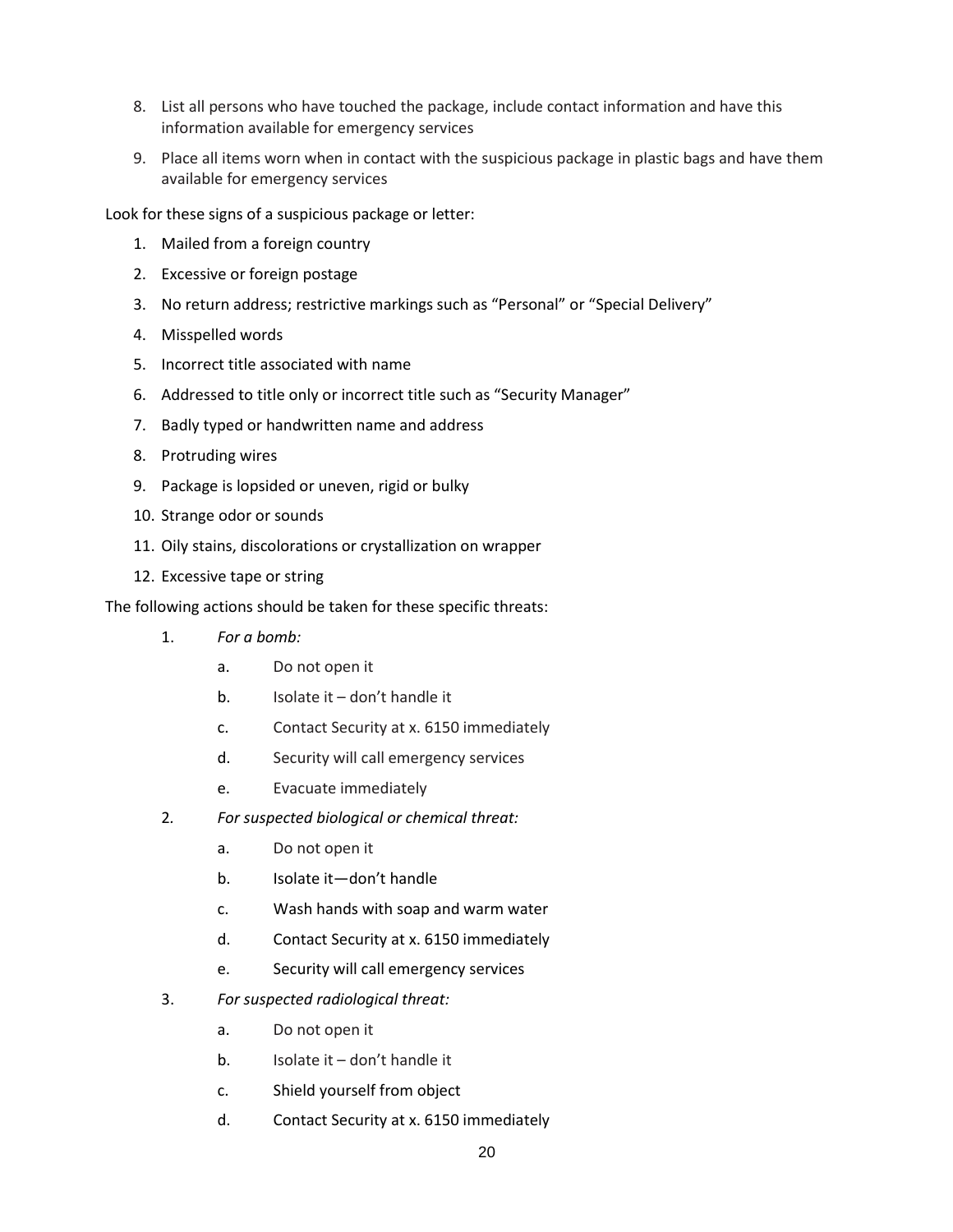#### e. Security will call emergency services

## <span id="page-23-0"></span>**511 Protest Groups**

When dealing with protest groups, Doyon employees will remain professional and respectful, with a nonconfrontational approach, and will minimize direct contact. Doyon's goal is to minimize disruptions to normal operation and ensure strict compliance to all safety standards.

# **Employees will:**

- At first sighting of a protest group, immediately report their presence to Security
- Not create any physical altercations, perform unsafe acts, or violate rules and regulations

# **Security will:**

- Notify the Facilities Administrator
- If inside the building, advise protest group representatives to leave immediately, if trespass, safety, or hazard risk is present
- If the protest group does not leave, Security will contact the appropriate law enforcement agency to remove the protest group
- Establish enhanced security operations as appropriate
- Deny protest groups access to areas that pose safety risks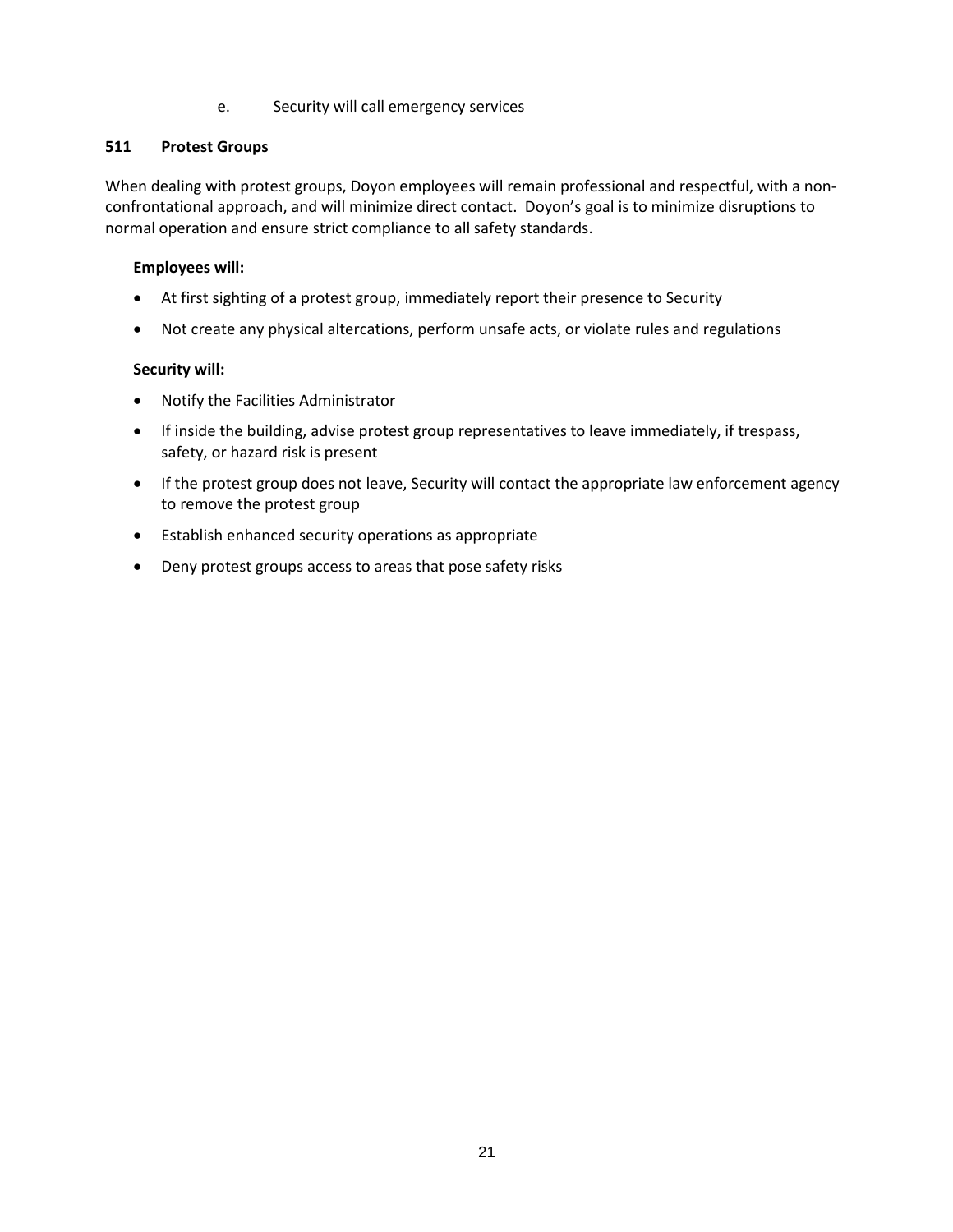# <span id="page-24-0"></span>**TRAINING**

# <span id="page-24-1"></span>**600 Training**

All employees shall receive training on this Safety Program & Emergency Action Plan, upon hire as part of a new employee orientation. Additional training shall be provided if there are any significant changes to this plan, when an employee's responsibilities change, and annually as a refresher course.

# <span id="page-24-2"></span>**601 Evacuation Drills**

Doyon will conduct evacuation drills annually (at a minimum). An evacuation check list will be completed at emergency assembly areas and written post-drill critique session will be conducted and documented.

# <span id="page-24-3"></span>**602 Training Records**

Human Resources will document all training pertaining to this plan, and all training records will be kept by the Emergency Response Coordinator.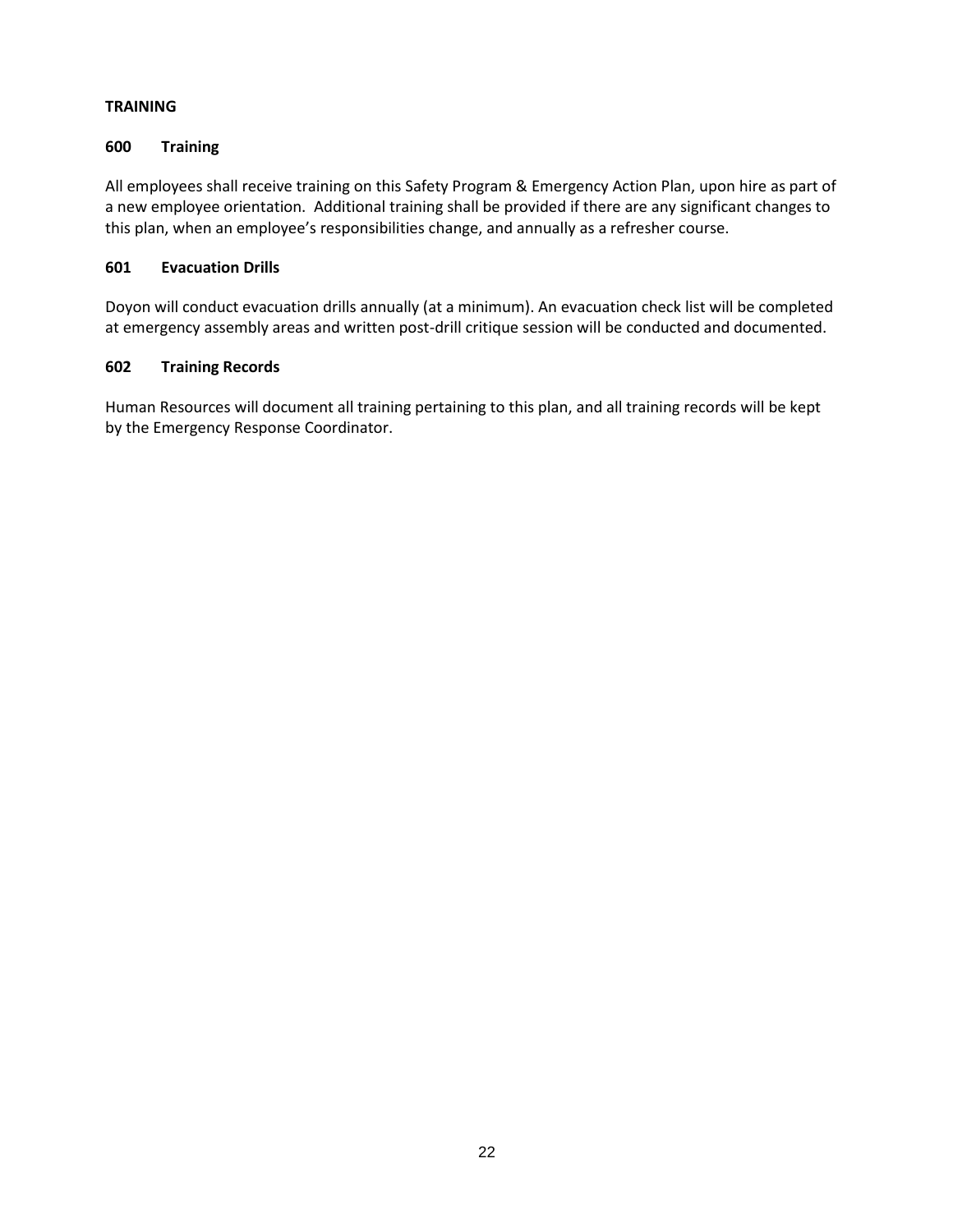## <span id="page-25-0"></span>**EMERGENCY EQUIPMENT AND LOCATIONS**

# <span id="page-25-1"></span>**700 Portable Fire Extinguishers**

Fire extinguishers are located throughout the building and should be used only on small fires that are containable.

# <span id="page-25-2"></span>**701 Sprinkler System**

The Grayling Building has an automatic water sprinkler system installed for the protection of life and property from fire.

# <span id="page-25-3"></span>**702 First Aid Kits, Automated External Defibrillator (AED), and Evacuation Chair**

First aid kits, which include CPR mouth protective devices are located in the kitchens on the first and second floors and in the Doyon Drilling copier room. AED's are located by the first-floor security desk and on the 2<sup>nd</sup> floor in the Doyon Drilling copy room. There is an evacuation chair located in the back stairwell at the Grayling building.

# <span id="page-25-4"></span>**703 Fire Alarm System**

An automatic fire alarm system is installed throughout the building. This system consists of detectors, horns, strobes and manual pull stations. The alarm system is monitored by an offsite vendor, who after confirming it is an actual emergency, will call the Fire Department and Security.

Fire alarm pull stations are located in or near the stairwells on each floor.

# <span id="page-25-5"></span>**704 Inspections**

Inspections will be conducted by an external vendor to identify, eliminate, or minimize workplace fire hazards and potential ignition sources. Inspection checklists and an appropriate tracking mechanism will be used. Inspections will also verify that appropriate control procedures, such as fire protective equipment, are available, visible, and accessible, and that no more than minimal accumulations of flammable and combustible materials exist. A copy of all inspection records will be maintained with the Emergency Response Coordinator in Fairbanks and the Facilities Administrator in Anchorage.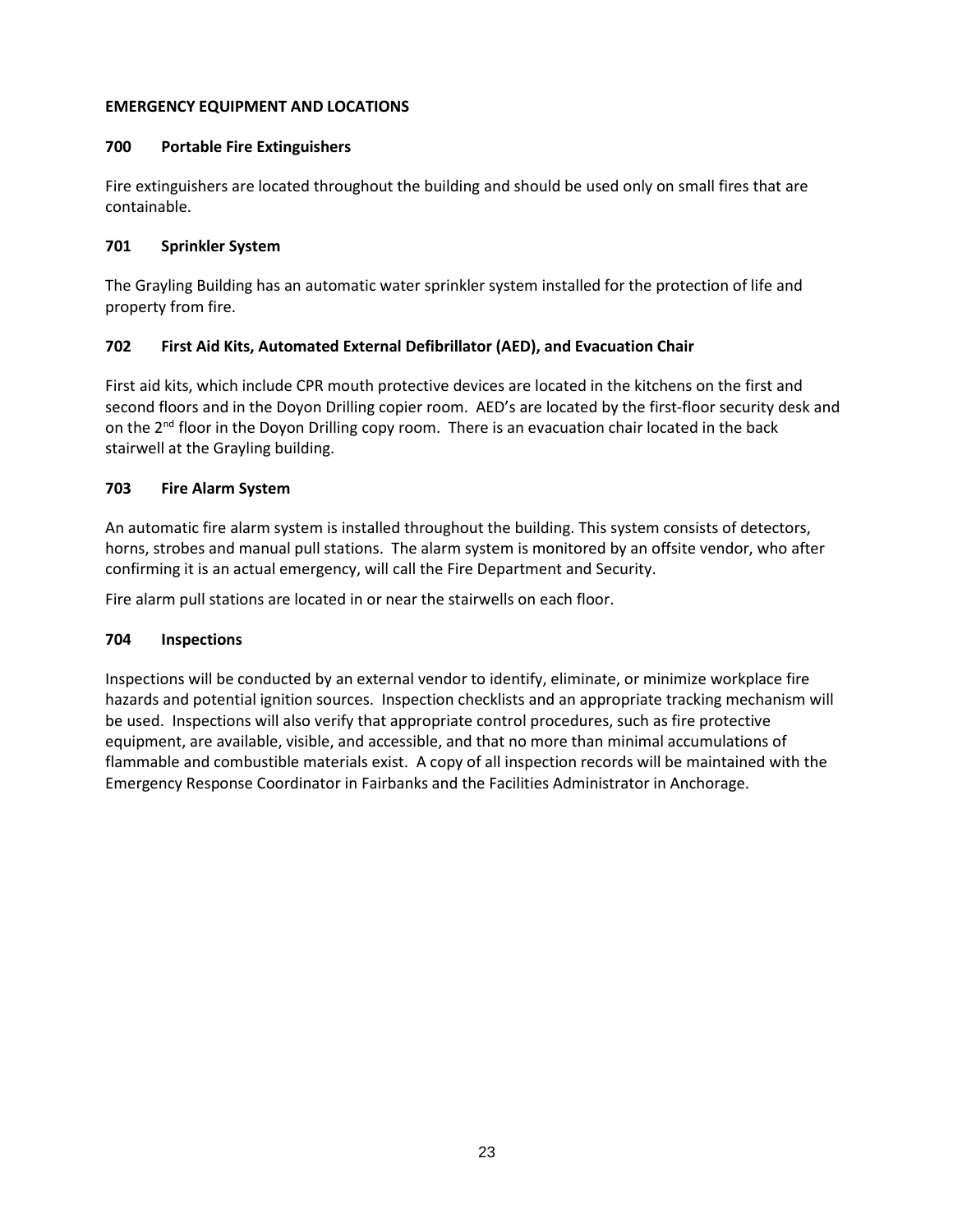#### <span id="page-26-0"></span>**ASSIGNMENT OF RESPONSIBILITY FOR EMERGENCY ACTION PLAN**

#### <span id="page-26-1"></span>**800 Roles and Responsibilities**

#### **Security Guard**

- 1. First point of contact for emergencies
- 2. Respond to alarm activation
- 3. Designated individual responsible for assisting in the safe and orderly evacuation of the building and implementing this plan
- 4. Call 9-911 to arrange for emergency services
- 5. In coordination with the Facilities Administrator, will conduct, at a minimum, annual evacuation drills
- 6. Will report emergencies to the President, or designee
- 7. Will assist the Floor Wardens, as requested

# **Facilities Administrator**

- 1. In the absence of the Security Guard, becomes the first point of contact for implementing the emergency action plan for DL employees at the Grayling Building
- 2. In coordination with the Security Guard and the Emergency Response Coordinator, schedules and conducts, at a minimum, annual evacuation drills for the Grayling Building.
- 3. In coordination with Senior Risk Analyst, submits incident reports and lessons learned to the Safety Committee
- 4. Participate in the review and revision of this plan
- 5. Is a member of the safety committee
- 6. Is the Anchorage lead on building safety and maintenance, emergency action planning, and coordinating with the Emergency Response Coordinator
- 7. Will report emergencies to the President, or designee

#### **Floor Wardens & Alternates**

- 1. Assist with safe and orderly evacuation in an emergency or drill
- 2. Conduct floor sweep of designated area to ensure everyone has evacuated
- 3. During an evacuation, conduct department, employee and visitor head count for their section at designated checkpoint
- 4. Relay the names of any employees who are missing to Security and/or the Facilities Administrator (for possible search and rescue) or any other problems that may arise, such as blocked exit paths
- 5. Stay current on training as Floor Warden

#### **Human Resources**

- 1. Responsible for implementation and training of the Safety Program & Emergency Action Plan
- 2. Designate and train Floor Wardens and alternates to ensure the safe and orderly emergency evacuation of employees and visitors
- 3. Ensures that designated employees are current with CPR, 1<sup>st</sup> Aide, AED, and evacuation chair training
- 4. Update employee checklists in Safety Binder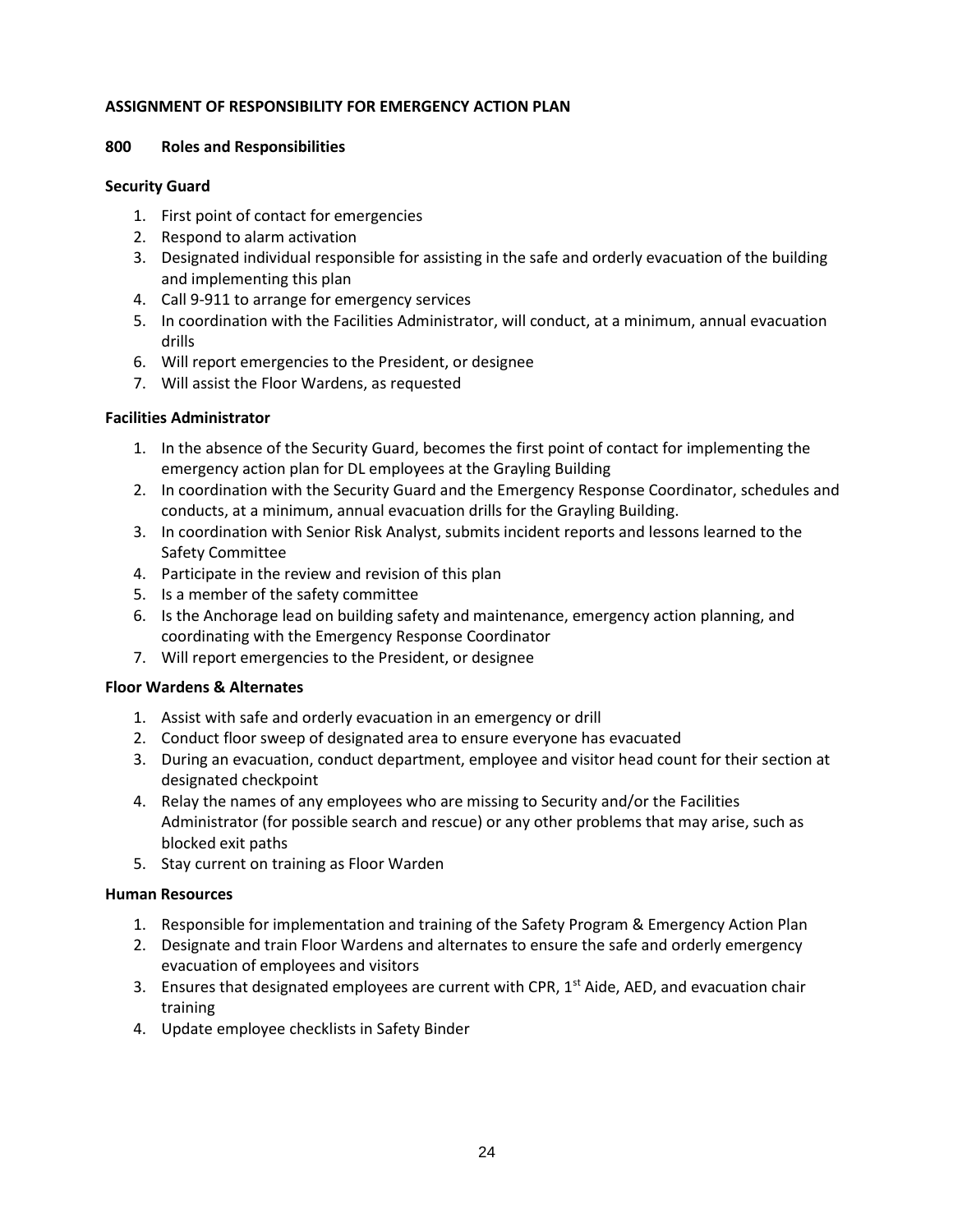# **Safety Committee**

- 1. Responsible for annual review of plan
- 2. Ensures that a post-incident critique is completed and shared with management and affected employees.

## **Executive Management**

- 1. Ensure that adequate controls and equipment are provided
- 2. Approve safety program and emergency action plan and any major updates

#### **Supervisors**

- 1. Actively participate and follow emergency, training, or drill instructions
- 2. Ensure employees follow the procedures outlined in this plan
- 3. Provide any position specific safety training to employees not otherwise covered by this program

#### **Employees**

- 1. Actively participate and follow emergency, training, or drill instructions
- 2. When the fire alarm goes off, or any such evacuation from the building, employees should secure their computer, turn off office lights, and close office door
- 3. Assist visitors in evacuating the building, if safe to do so
- 4. Report to the designated assembly area for a headcount
- 5. Report to Floor Warden, anyone unable to evacuate
- 6. Responsible for reading and understanding the Emergency Action Plan

# **Employees certified in CPR, 1st Aide or AED training**

1. Anyone in the building with CPR,  $1^{st}$  Aide or AED training who can respond to a medical emergency should assist with medical care, as needed until emergency medical services arrive, if safe to do so.

#### **801 Document Control**

This plan is a controlled document and may not be changed except as approved by the Safety Committee. This plan is used as a training tool and is available for review on Share Point.

#### **802 Required Review**

The Emergency Action Plan shall be reviewed by the Safety Committee, approved by Executive Management and exercised at least annually.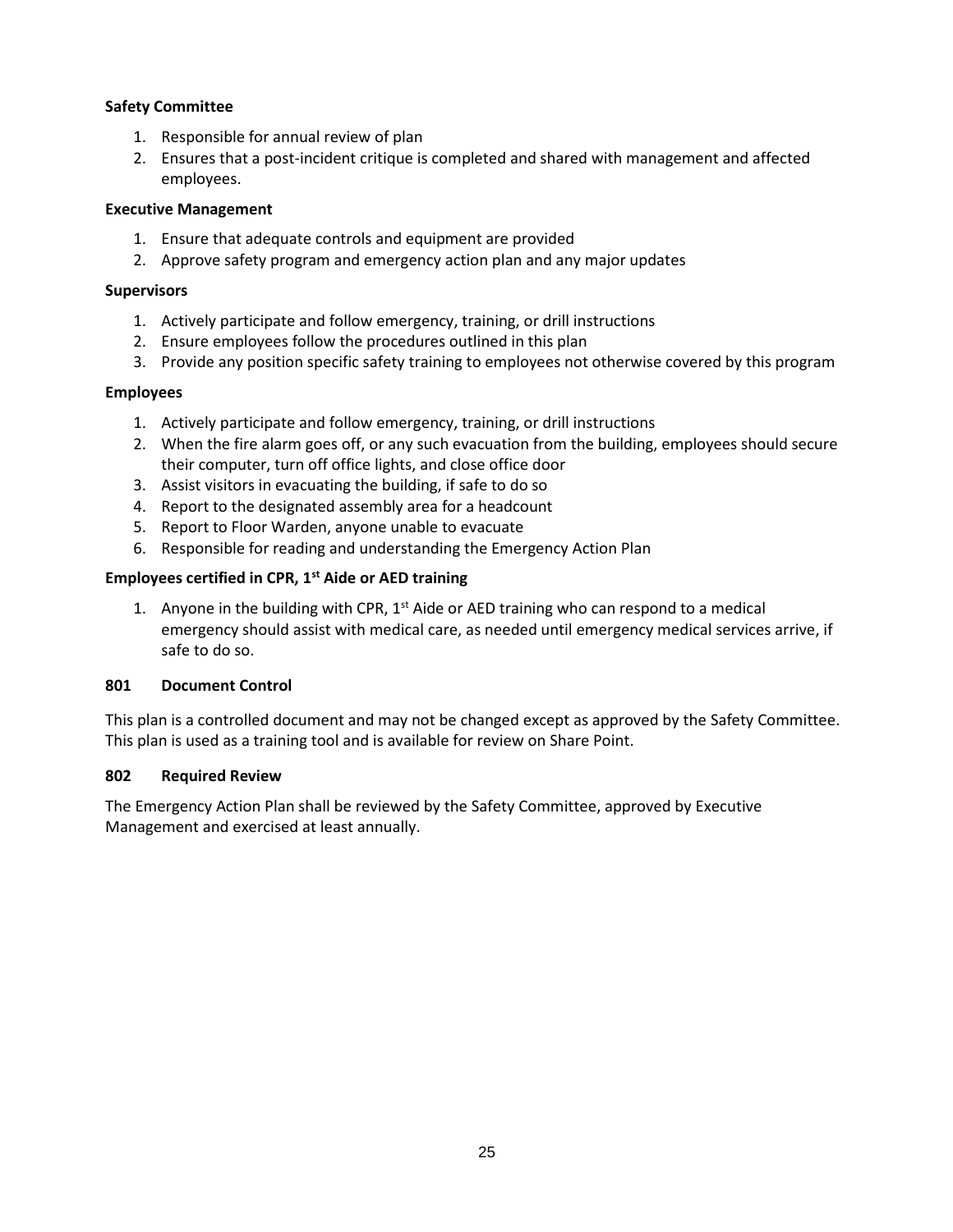| 1. | <b>EMERGENCY EGRESS ROUTES</b> |  |
|----|--------------------------------|--|
|    | 1.                             |  |
|    |                                |  |
| 2. |                                |  |
| 3. |                                |  |
| 4. |                                |  |
| 5. |                                |  |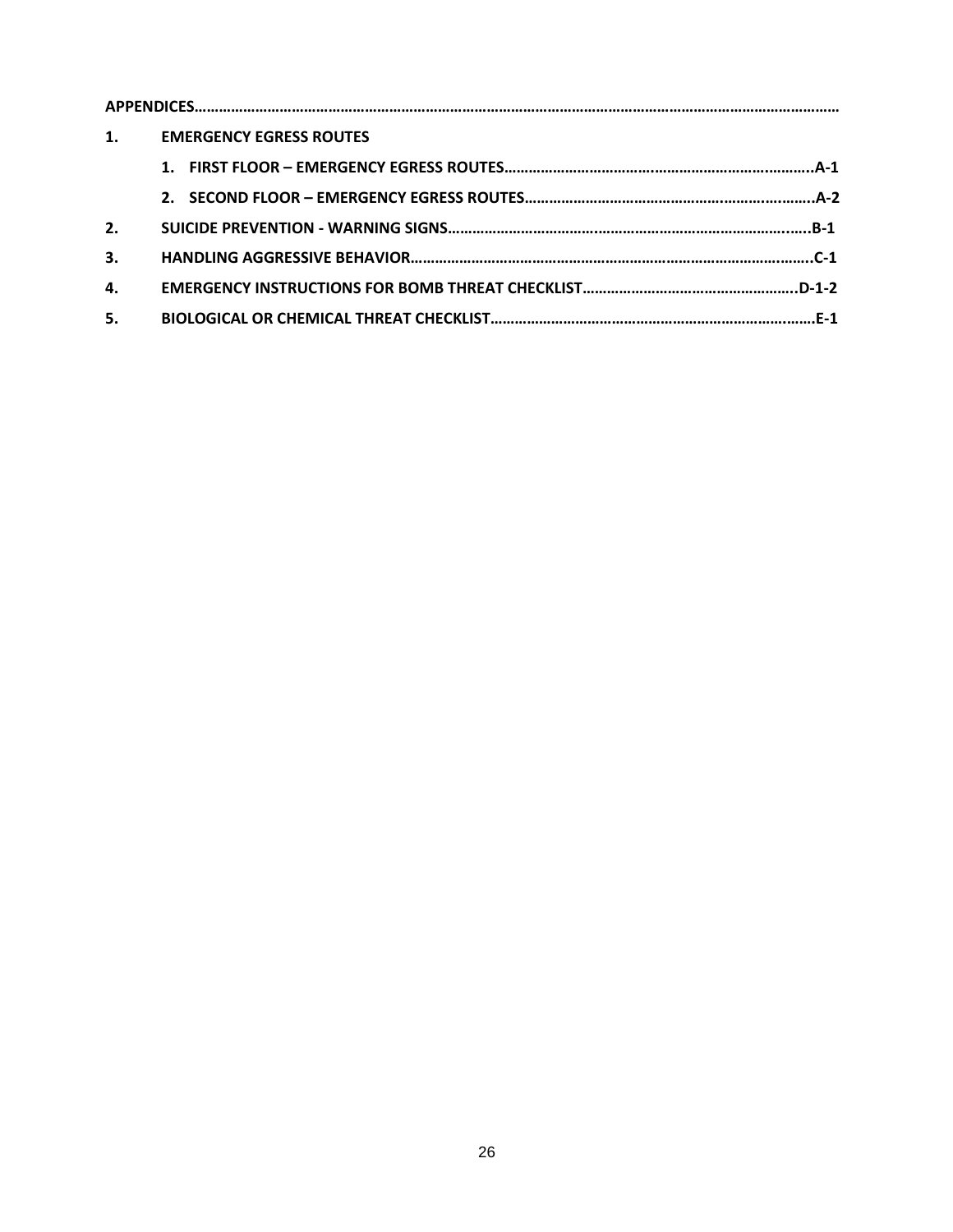

# FIRST FLOOR – EMERGENCY EGRESS ROUTES

Doyon, Limited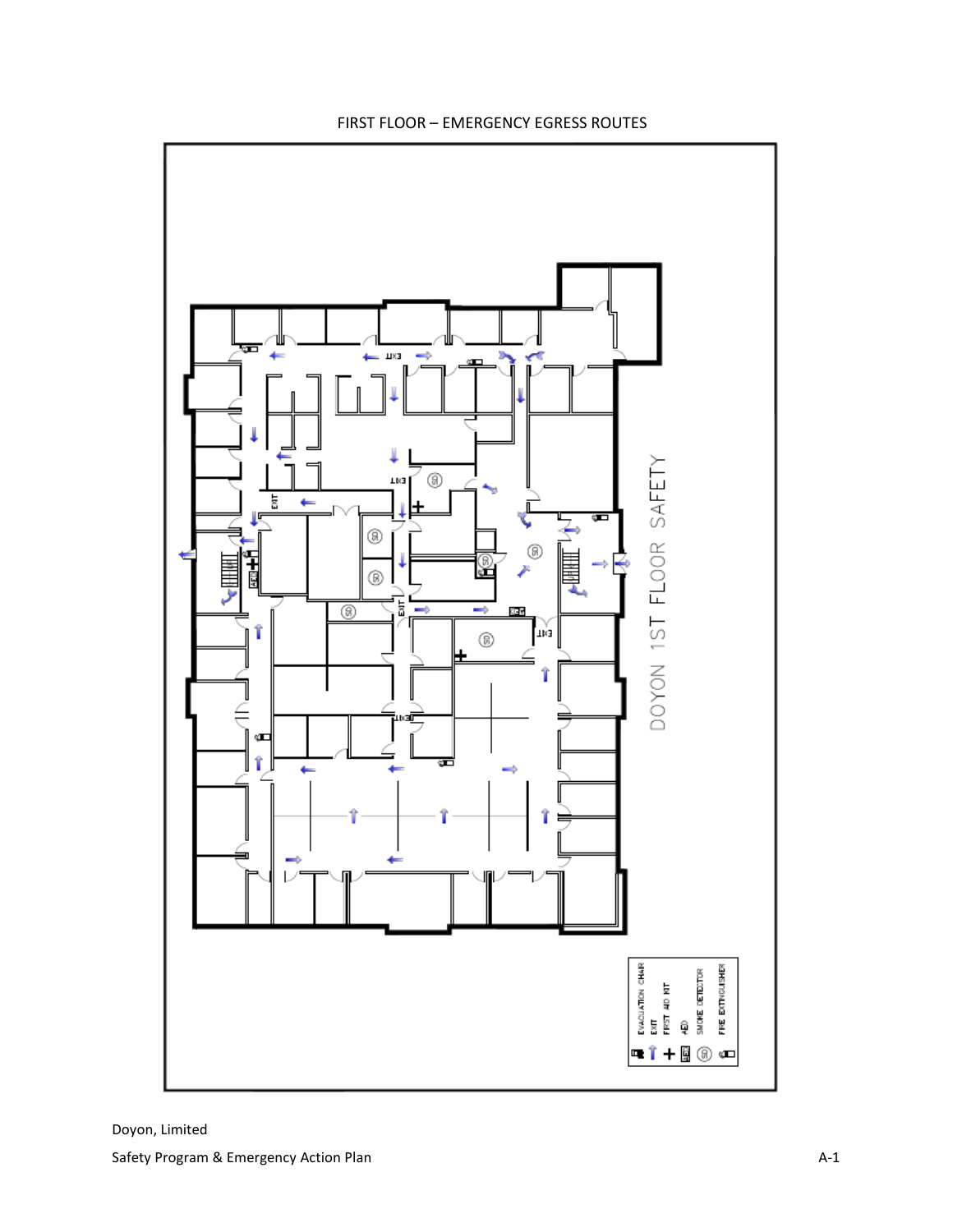

# SECOND FLOOR – EMERGENCY EGRESS ROUTES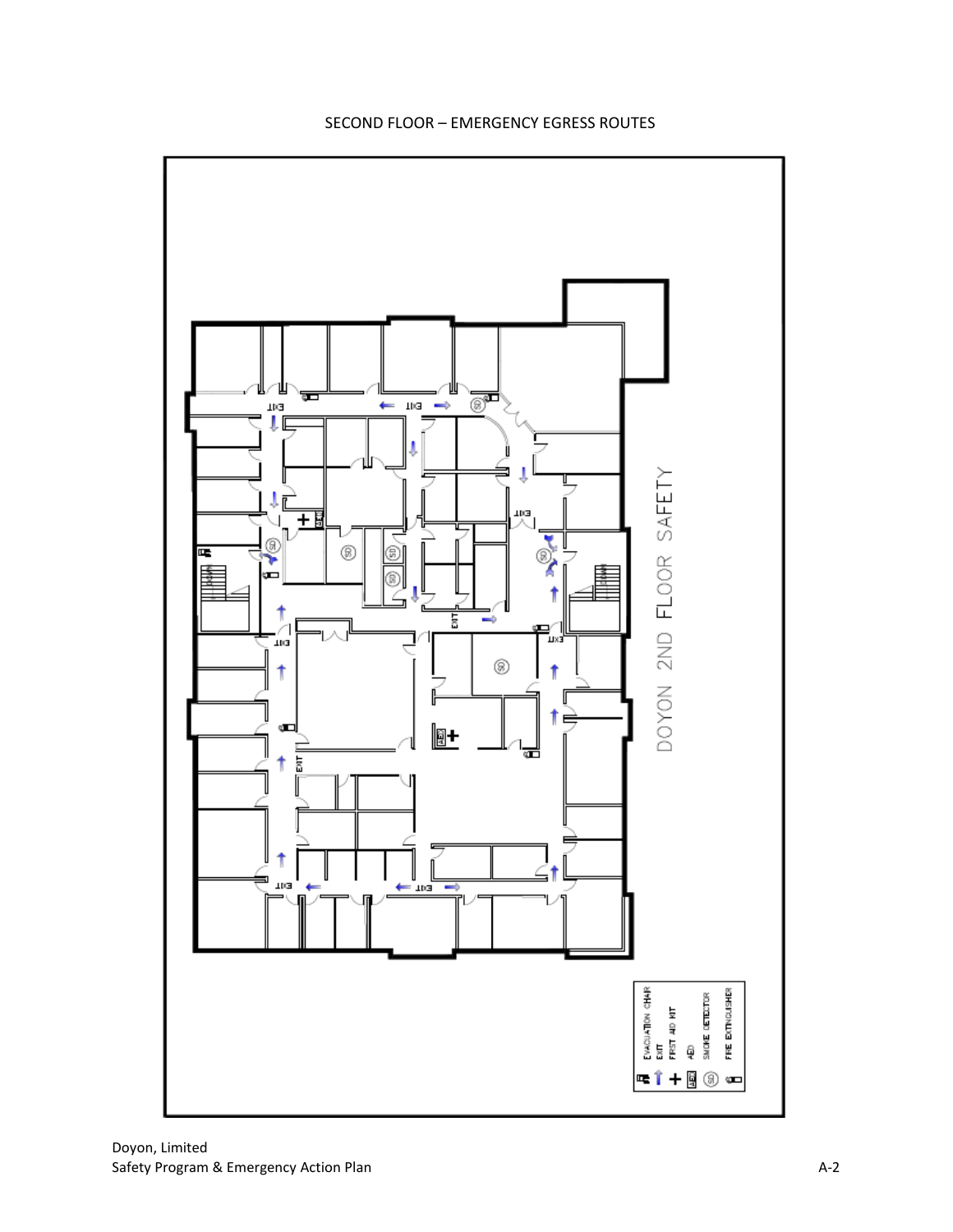# **Appendix B**

# Suicide Prevention – Warning Signs of Suicide

Call 911 if you see or hear the following:

Someone threatening to hurt of kill him/herself or talking about wanting to die. Especially if the person has a weapon or other item to hurt him/herself.

Searching for ways to kill him/herself by seeking access to lethal means – whether that is online or physically in the moment of despair.

Someone talking, writing, or posting on social media about death and suicide when these actions are out of the ordinary for that person.

In addition, if you see or hear a co-worker exhibiting any of the following signs, please contact Human Resources immediately. The warning signs of suicide are indicators that a person may be in acute danger and may urgently need help.

Suicide Warning Signs:

- Talking about wanting to die or kill oneself;
- Looking for a way to kill oneself;
- Talking about feeling hopeless or having no purpose;
- Talking about feeling trapped or being in unbearable pain;
- Talking about being a burden to others;
- Increasing the use of alcohol or drugs;
- Acting anxious, agitated, or reckless;
- Sleeping too little or too much;
- Withdrawing or feeling isolated;
- Showing rage or talking about seeking revenge; and
- Displaying extreme mood swings

If you or someone you know is in crisis, call the Lifeline (USA) at 1-800-273-8255 or text SIGNS to 741741 for 24/7, anonymous, free crisis counseling.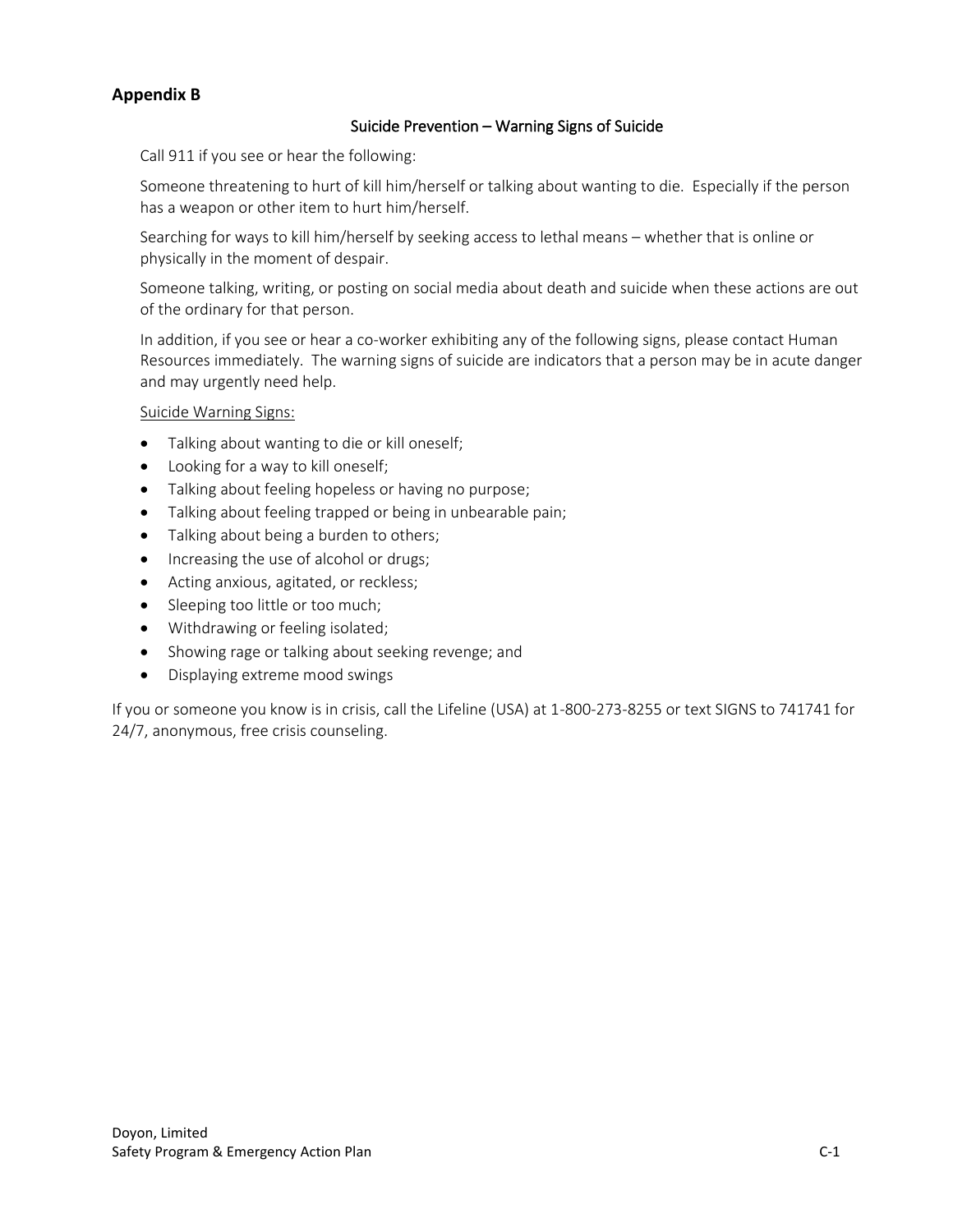# **CONFRONTATION DO'S**

- Be alert, stay calm, and assume a non-threatening manner.
- Visually determine if you can see whether the person has a weapon. If a weapon is present, and the person presents a threat, attempt to leave the area for personal safety.
- Listen closely to the person and be nonjudgmental.
- Let the person yell or talk their aggressions out.
- If you talk, talk low, slow, and repeat the points made by the person. Ask questions that solicit responses.
- If the person demands to see a supervisor keep them talking, in order to give Security time to respond.
- Have a purpose.
- Understand what the person is saying; ask them to explain their point. Deal with one point at a time.
- Look at things from their point of view, not yours.
- Get them to give you definite answers.
- Focus on today's event, not the past.
- After they have vented, give them a good alternative.
- State your side (This is what we need to do.)
- Use the "You're right, but. . . ." answers.
- Help them save face; it is their biggest concern.
- Be concerned about the individual's wellbeing.
- Your commitments must be perceived as sincere and believable.
- Think, assess risk, and stay in control of yourself.
- Think about your escape route and be prepared to take it.
- Keep your hands visible; avoid abrupt or sporadic movements.

# **CONFRONTATION DON'TS**

- Don't put your meanings or thoughts into their wants; always let them finish a thought.
- Don't tell them what you think they mean or explain your feelings.
- Don't demonstrate anger, argue, or counterattack.
- Don't shout or raise your voice.
- Don't believe you have to win an argument.
- Don't allow the person to drag you down emotionally.
- Don't attach personal meaning to insults that you may hear from the person.
- Don't try to be in control; they may feel that they've lost control and may seek to regain it through their actions.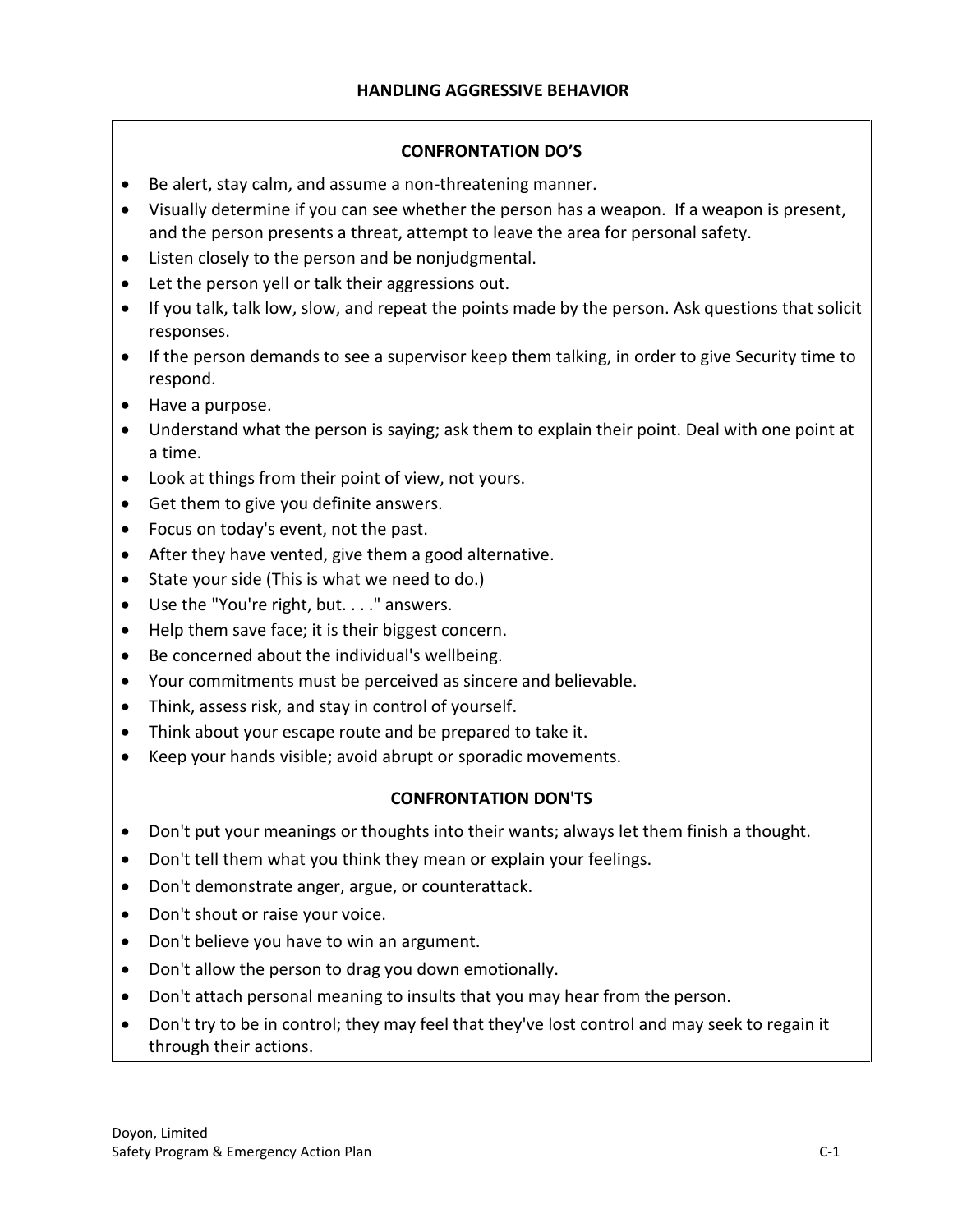# **EMERGENCY INSTRUCTIONS FOR BOMB THREAT CHECKLIST**

#### **Questions to Ask**

- 1. When will the bomb explode?
- 2. Is there more than one device?
- 3. Where is it right now?
- 4. What does it look like?
- 5. What kind of bomb is it?
- 6. What will cause it to explode?
- 7. Did you place the bomb?
- 8. Why?
- 9. What is your address?
- 10. What is your name?

# **Listen to the callers' voice and check any speech patterns that would apply:**

| Calm            | Nasal           | _ Angry  | Stutter        |
|-----------------|-----------------|----------|----------------|
| Excited         | $\_$ Lisp       | Slow     | Raspy          |
| Rapid           | Deep            | Soft     | Ragged         |
| Loud            | Clearing throat | Laughter | Deep breathing |
| $_{\rm crying}$ | Cracked voice   | Normal   | Disguised      |
| Distinct        | Accent          | Slurred  | Familiar       |

# **Exact Wording of Threat**

# **Background Noises**\_\_\_\_\_\_\_\_\_\_\_\_\_\_\_\_\_\_\_\_\_\_\_\_\_\_\_\_\_\_\_\_\_\_\_\_\_\_\_\_\_\_\_\_\_\_\_\_\_\_\_\_\_\_\_\_\_\_\_\_\_

| Street noises     | Factory       | Music        | Local         |  |
|-------------------|---------------|--------------|---------------|--|
| Clattering dishes | Animals       | House noises | Long Distance |  |
| <b>Voices</b>     | Clear         | Motor        | Phone Booth   |  |
| PA System         | <b>Static</b> | Office       | Other callers |  |

Doyon, Limited Safety Program & Emergency Action Plan D-1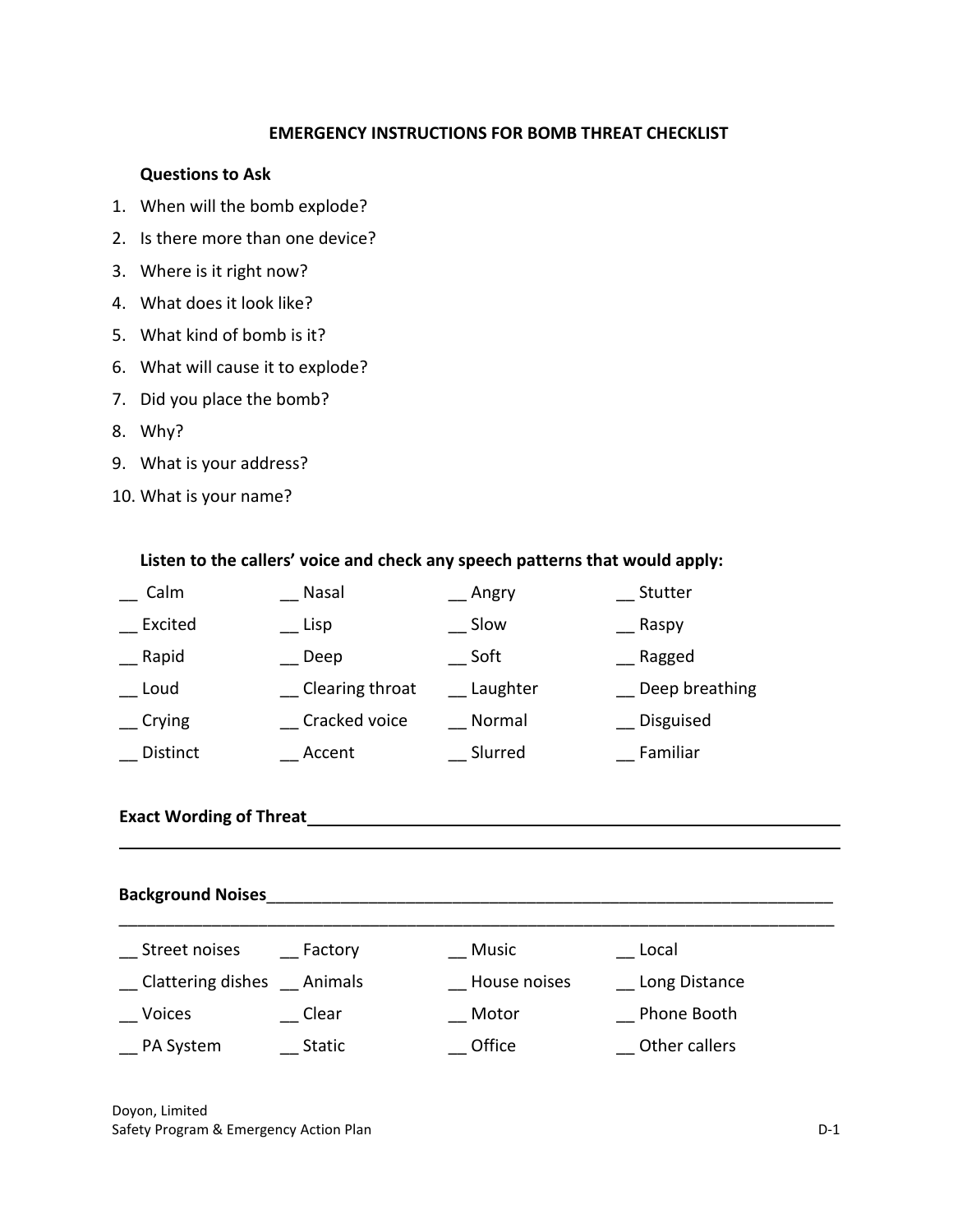Emergency Instructions for Bomb Threat Checklist Page 2

| Attempt to establish:                                                                                                                                                                                                          |                       |                        |  |  |
|--------------------------------------------------------------------------------------------------------------------------------------------------------------------------------------------------------------------------------|-----------------------|------------------------|--|--|
| Gender: Male __ Female                                                                                                                                                                                                         |                       |                        |  |  |
|                                                                                                                                                                                                                                |                       |                        |  |  |
| Threat Language and the contract of the contract of the contract of the contract of the contract of the contract of the contract of the contract of the contract of the contract of the contract of the contract of the contra |                       |                        |  |  |
| Well-spoken (educated)                                                                                                                                                                                                         | Incoherent Irrational |                        |  |  |
| Foul                                                                                                                                                                                                                           | <b>Taped</b>          | Message read by caller |  |  |
|                                                                                                                                                                                                                                |                       |                        |  |  |
|                                                                                                                                                                                                                                |                       |                        |  |  |
| REMAIN CALM!! Immediately Dial 9-911. Notify your Supervisor but DO NOT tell other<br>employees about this call. Additional details:                                                                                           |                       |                        |  |  |
|                                                                                                                                                                                                                                |                       |                        |  |  |
|                                                                                                                                                                                                                                |                       |                        |  |  |
|                                                                                                                                                                                                                                |                       |                        |  |  |